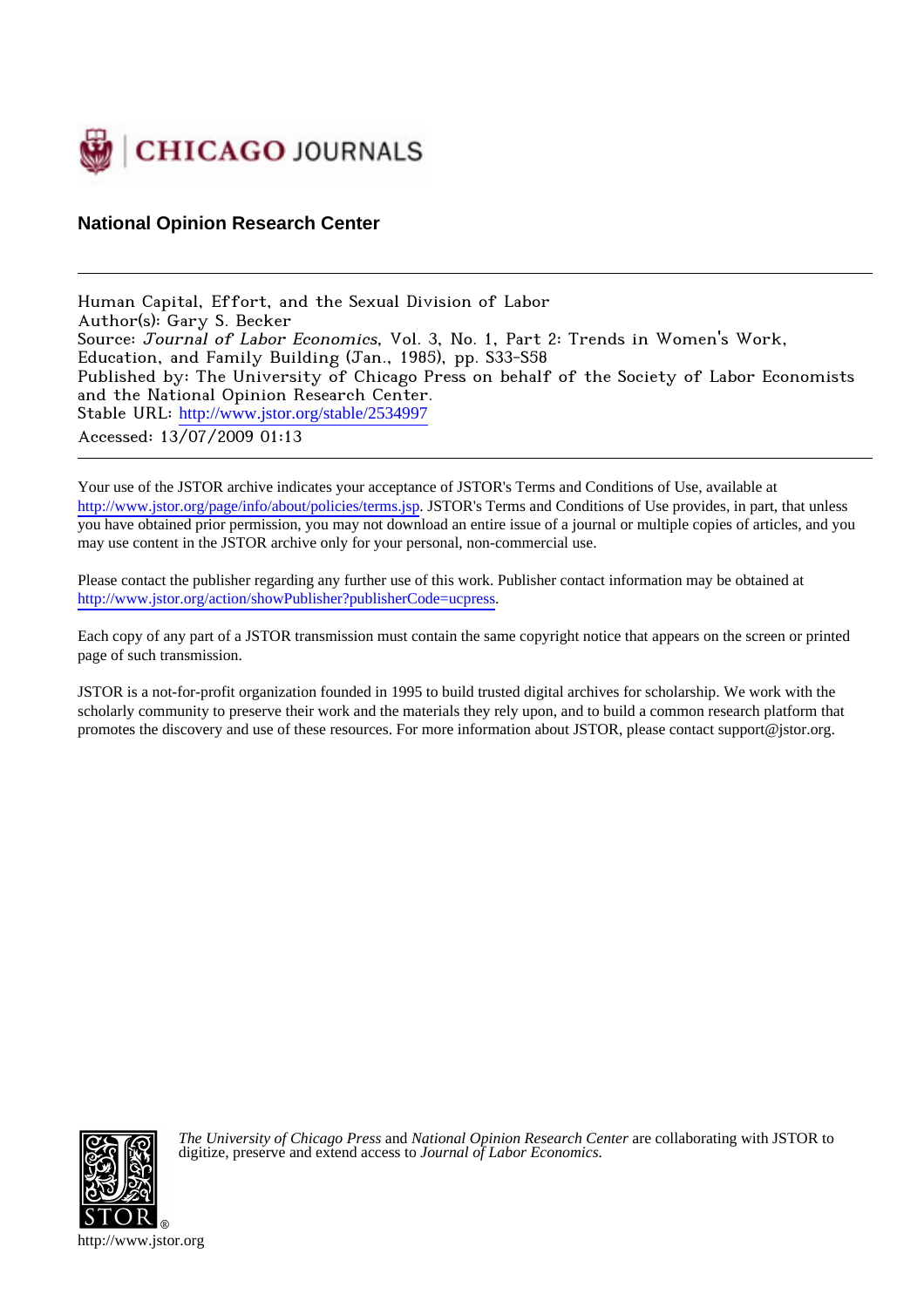# Human Capital, Effort, and the Sexual Division of Labor

Gary S. Becker, University of Chicago and National Opinion Research Center

Increasing returns from specialized human capital is a powerful force creating a division of labor in the allocation of time and investments in human capital between married men and married women. Moreover, since child care and housework are more effort intensive than leisure and other household activities, married women spend less effort on each hour of market work than married men working the same number of hours. Hence, married women have lower hourly earnings than married men with the same market human capital, and they economize on the effort expended on market work by seeking less demanding jobs. The responsibility of married women for child care and housework has major implications for earnings and occupational differences between men and women.

This research has been supported by grant no. HD14256-03 from the National Institutes of Health and no. SES-8208260 from the National Science Foundation. I received very helpful comments from Robert Michael, Jacob Mincer, John Muellbauer, Sherwin Rosen, Yoram Weiss, and participants in the Applications of Economics Workshop of the University of Chicago. Much of Section III was worked out jointly with H. Gregg Lewis. Gale Mosteller provided valuable assistance.

[Journal of Labor Economics, 1985, vol. 3, no. 1, pt. 2] © 1985 by The University of Chicago. All rights reserved. 0734-306X/85/0301(2)-0002\$01.50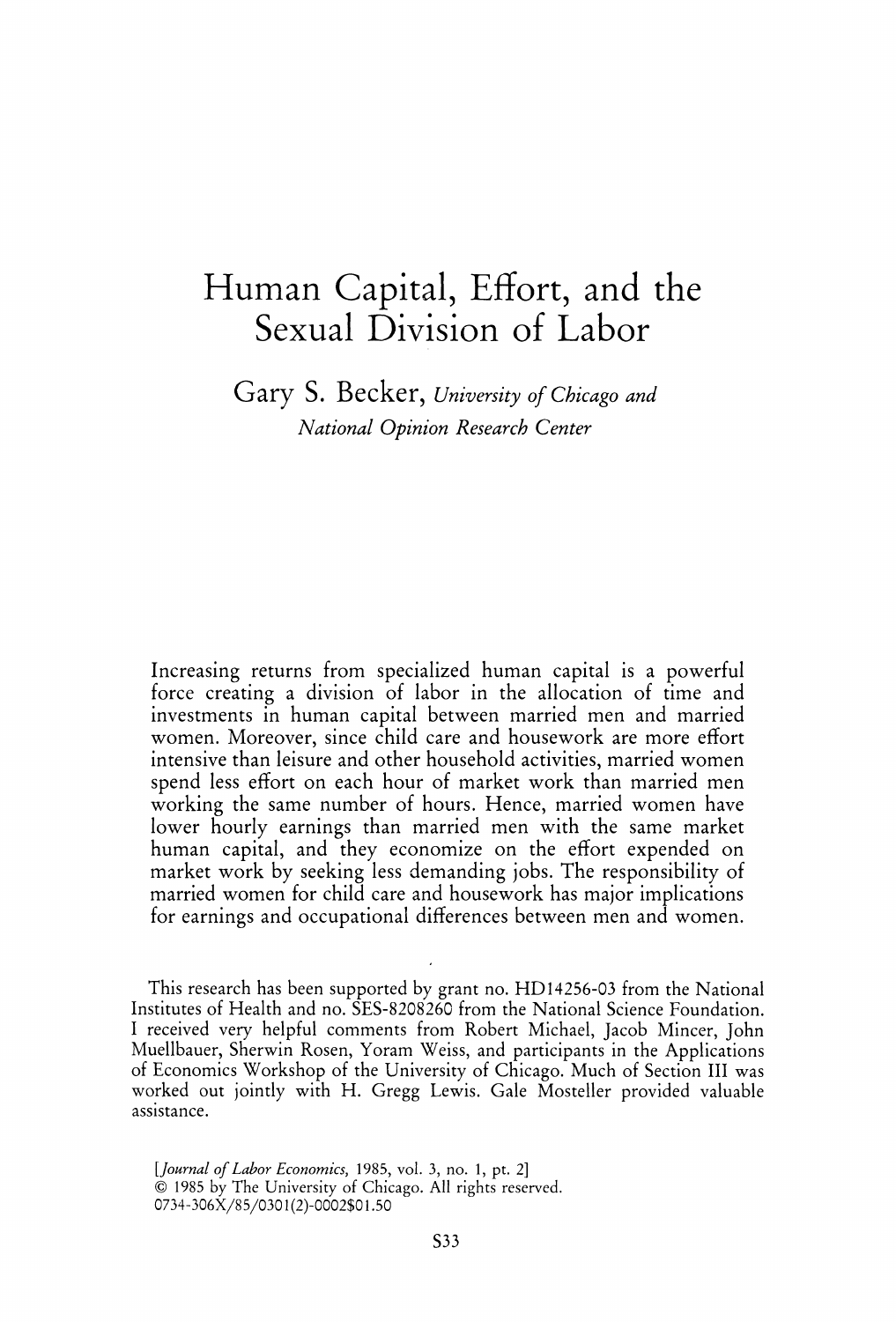#### I. Introduction

The labor force participation of married women in Western countries has increased enormously during the last 30 years. Initially, the increase was concentrated among older women, but it eventually spread to younger women with small children. Although this paper will not be primarily concerned with the causes of the increase, it will be useful first to sketch out briefly an "economic" explanation (based on Becker 1981, chap. 11) that can be tested against the evidence in other papers in this issue.

The major cause of the increased participation of married women during the twentieth century appears to be the increased earning power of married women as Western economies developed, including the rapid expansion of the service sector. The growth in their earning power raised the forgone value of their time spent at child care and other household activities, which reduced the demand for children and encouraged a substitution away from parental, especially mothers', time. Both of these changes raised the labor force participation of married women.

The gain from marriage is reduced, and hence the attractiveness of divorce raised, by higher earnings and labor force participation of married women, because the sexual division of labor within households becomes less advantageous. Consequently, this interpretation also implies the large growth in divorce rates over time. The decline in the gain from marriage is reflected also in the increased number of "consensual unions" (unmarried couples living together), the large increase in families headed by women, and even partly in the large growth in illegitimate birth rates relative to legitimate rates during recent decades.

Divorce rates, fertility, and labor force participation rates of women also interact in various other ways. For example, fertility is reduced when divorce becomes more likely, because child care is more difficult after a marriage dissolves. There is evidence that couples who anticipate relatively high probabilities of divorce do have fewer children (see Becker, Landes, and Michael 1977). The labor force participation of women is also affected when divorce rates increase, not only because divorced women participate more fully, but also because married women will participate more as protection against the financial adversity of a subsequent divorce.

One difficulty with this explanation is that economic progress and the growth in earning power of women did not accelerate in developed countries after 1950, yet both divorce rates and labor force participation rates of married women have risen far more rapidly since then. I tentatively suggest that threshold effects of increased female earning power on labor force participation rates, fertility, and divorce rates are responsible for much of the acceleration. As the earning power of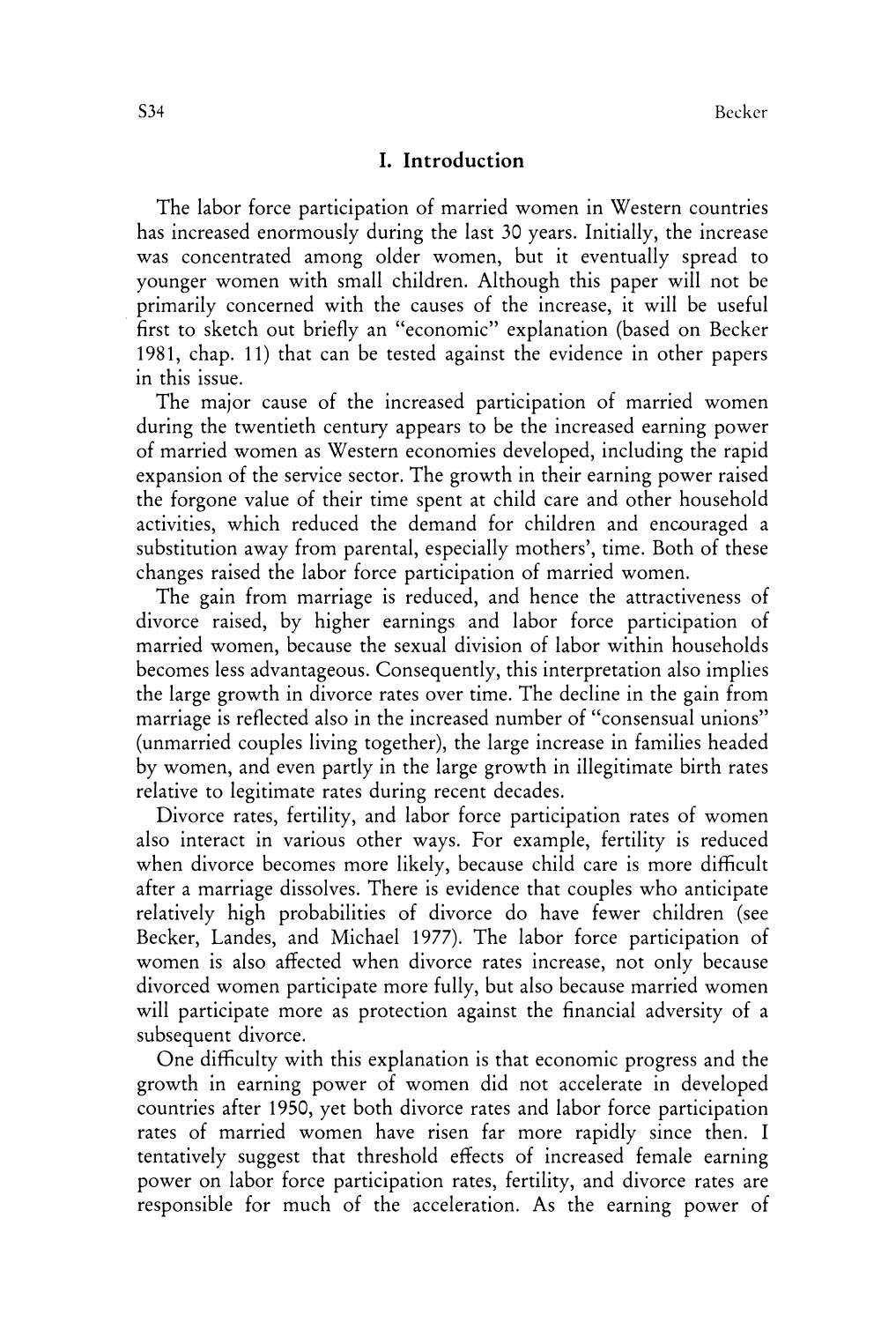women continued to grow, fertility continued to fall until the time spent in child care was reduced enough so that married women could anticipate spending appreciable time in the labor force prior to their first child and subsequent to their last child. Women then had much greater incentive to invest in market-oriented human capital, which accelerated the increase in their earning power, participation, and divorce rates, and accelerated the reduction in fertility.

The modest increase in the hourly earnings of women relative to men during the last 30 years in the United States and many other Western countries (but not all; see Gregory, McMahon, and Whittingham [1985]; Gustafsson and Jacobsson [1985]) has been an embarrassment to the human capital interpretation of sexual earnings differentials, since this interpretation seems to imply that increased participation of married women would induce increased investment in earnings-raising market human capital. However, the increased participation may have temporarily reduced the earnings of women because increased supply generally lowers price, the average labor force experience of working women would be initially reduced, and observed earnings are temporarily reduced by increased on-the-job investments (see O'Neill 1985; Smith and Ward 1985).

Nevertheless, the evidence still suggests, although it does not demonstrate, that the earnings of men and women would not be equal even if their participation were equal. Some have inferred substantial discrimination in the marketplace against women, perhaps supported by the evidence in Zabalza and Tzannatos (1983) for Great Britain. This paper argues that responsibility for child care, food preparation, and other household activities also prevents the earnings of women from rising more rapidly.

Child care and other housework are tiring and limit access to jobs requiring travel or odd hours. These effects of housework are captured by a model developed in this paper of the allocation of energy among different activities. If child care and other housework demand relatively large quantities of "energy" compared to leisure and other nonmarket uses of time by men, women with responsibilities for housework would have less energy available for the market than men would. This would reduce the hourly earnings of married women, affect their jobs and occupations, and even lower their investment in market human capital when they worked the same number of market hours as married men. Consequently, the housework responsibilities of married women may be the source of much of the difference in earnings and in job segregation between men and women.

Section II sets out a model of the optimal division of labor among intrinsically identical household members who invest in different kinds of activity-specific human capital. Increasing returns from investments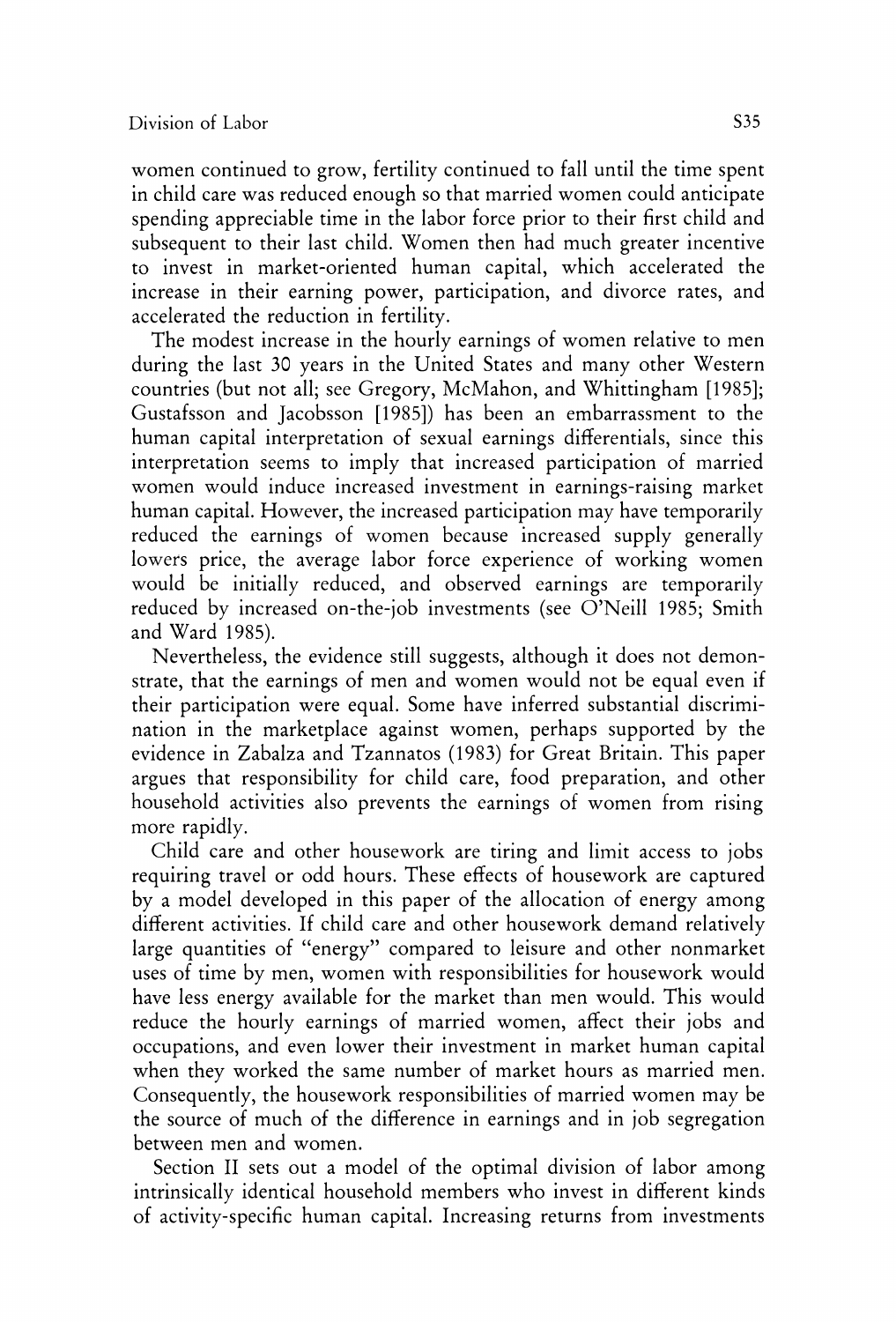in specific human capital encourage a division of labor that reinforces differences in market and household productivity of men and women due to other forces, including any discrimination against women.

Section III models an individual's optimal allocation of energy among different activities. Many implications are derived, including a measure of the value of time in different activities, the forces encouraging the production of energy, and especially a very simple equation for the optimal supply of energy per hour of each activity.

Section IV applies the analysis of specialized investment and of the allocation and production of energy to earnings and occupational differentials between married men and women. It shows that married women with responsibility for child care and other housework earn less than men, choose "segregated" jobs and occupations, and invest less in market human capital even when married men and women work the same number of market hours.

Section V provides a summary and concluding remarks.

#### II. Human Capital and the Division of Labor

The human capital approach has recognized from the beginning that the incentive to invest in human capital specific to a particular activity is positively related to the time spent at that activity (see Becker 1964, pp. 51-52, 100-102). This recognition was early used to explain empirically why married women have earned significantly less than married men since women have participated in the labor force much less than married men (see Oaxaca 1973; Mincer and Polachek 1974).

It was not recognized immediately, however, that investments in specialized human capital produce increasing returns and thereby provide a strong incentive for a division of labor even among basically identical persons. This is recognized in chapter 2 of my book on the family (1981), where economies of scale from investments in activity-specific human capital are shown to encourage identical members of a household to specialize in different types of investments and to allocate their time differently. I also suggest there that the advantages of specialized investments provide more insights into comparative advantage in international trade than does the conventional emphasis on differences in factor supplies. These increasing returns to scale and advantages of specialization are illustrated in this section with a simple model heavily influenced by discussions with and examples in Rosen (1982) and Gros (1983).

Assume that a person's earnings in each of  $m$  market activities are proportional to his time spent at the activity and to his stock of human capital specific to the activity:

$$
I_i = b_i t_{w_i} b_i, \qquad i = 1, \ldots, m,
$$
\n<sup>(1)</sup>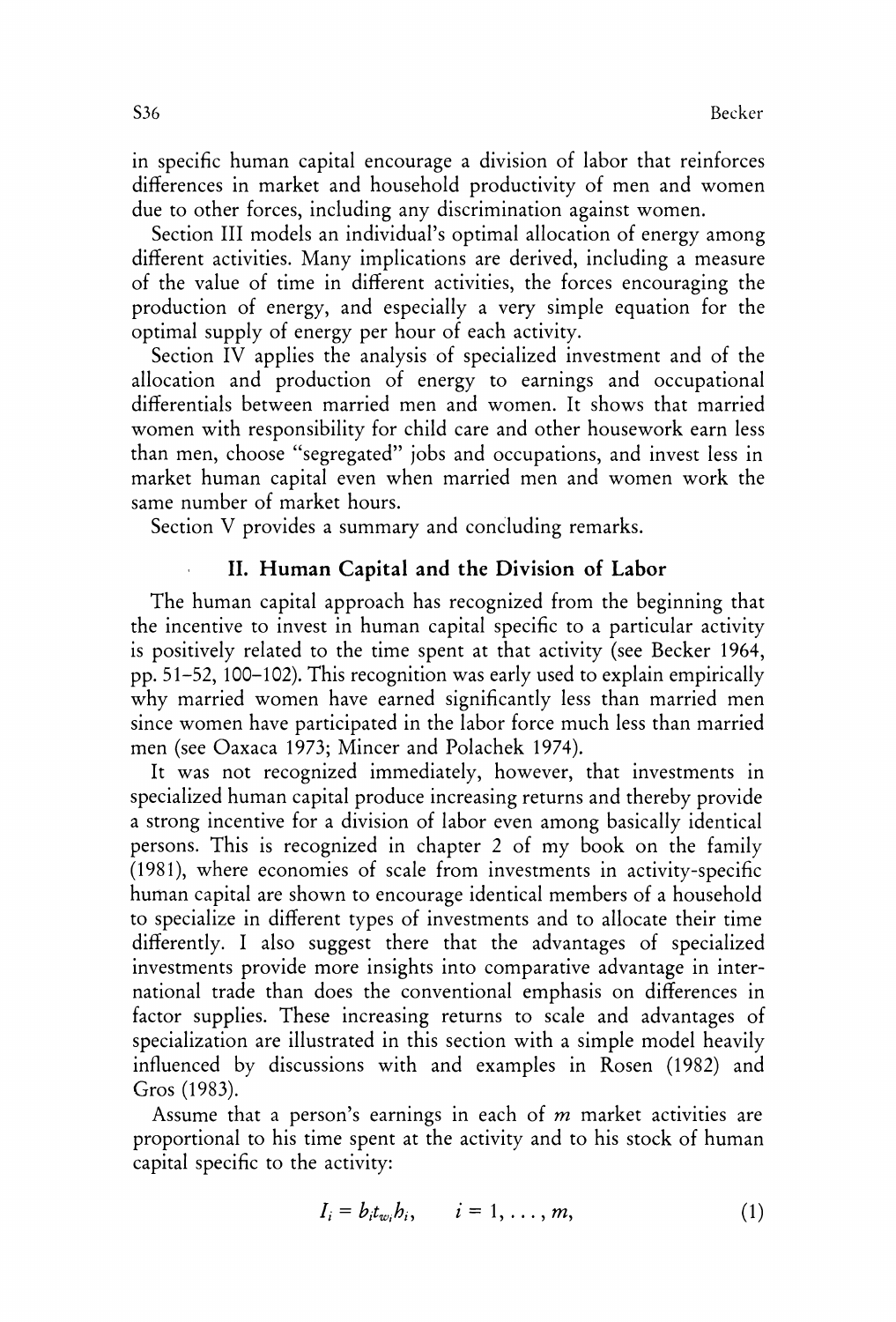where  $h_i$  is capital completely specific to activity *i*. To simplify further, assume that  $h_i$  is produced only with investment time  $(t_{h_i})$ :

$$
b_i = a_i t_{b_i}, \qquad i = 1, \ldots, m. \tag{2}
$$

If the total time spent at all work and investment activities is fixed, then

$$
\sum_{i=1}^{m} (t_{w_i} + t_{b_i}) = \sum t_i = T,
$$
\n(3)

where  $t_i = t_{w_i} + t_{b_i}$ . By summing over earnings in all activities, and substituting from (2),

$$
I = \sum I_i = \sum c_i t_{w_i} t_{b_i}, \qquad (4)
$$

where  $c_i = a_i b_i$ .

Since earnings in each activity are determined by the product of work and investment time, total earnings are maximized when these times are equal:

$$
I = \frac{1}{4} \sum c_i t_i^2, \tag{5}
$$

when  $t_{b_i} = t_{w_i}$ . The increasing returns from the total time allocated to an activity  $(t_i)$  arise from the independence between the cost of accumulating human capital and the amount of time spent using the capital. These increasing returns imply that earnings are maximized when all time is spent on just one activity:

$$
I^* = \frac{c_k}{4} T^2,\tag{6}
$$

where  $c_k \geq c_i$ , all *i*. Examples of complete specialization in human capital specific to a single "activity" include doctors, dentists, carpenters, economists, and so on.

The same formulation is applicable to time allocated among consumption activities produced under constant returns to scale, where the effective time input is proportional both to consumption-specific human capital and consumption time, as in

$$
Z_i = b_i t_{z_i} b_i. \tag{7}
$$

If  $b_i = a_i t_{bi}$ , then

$$
Z_i = c_i t_{z_i} t_{b_i}, \tag{8}
$$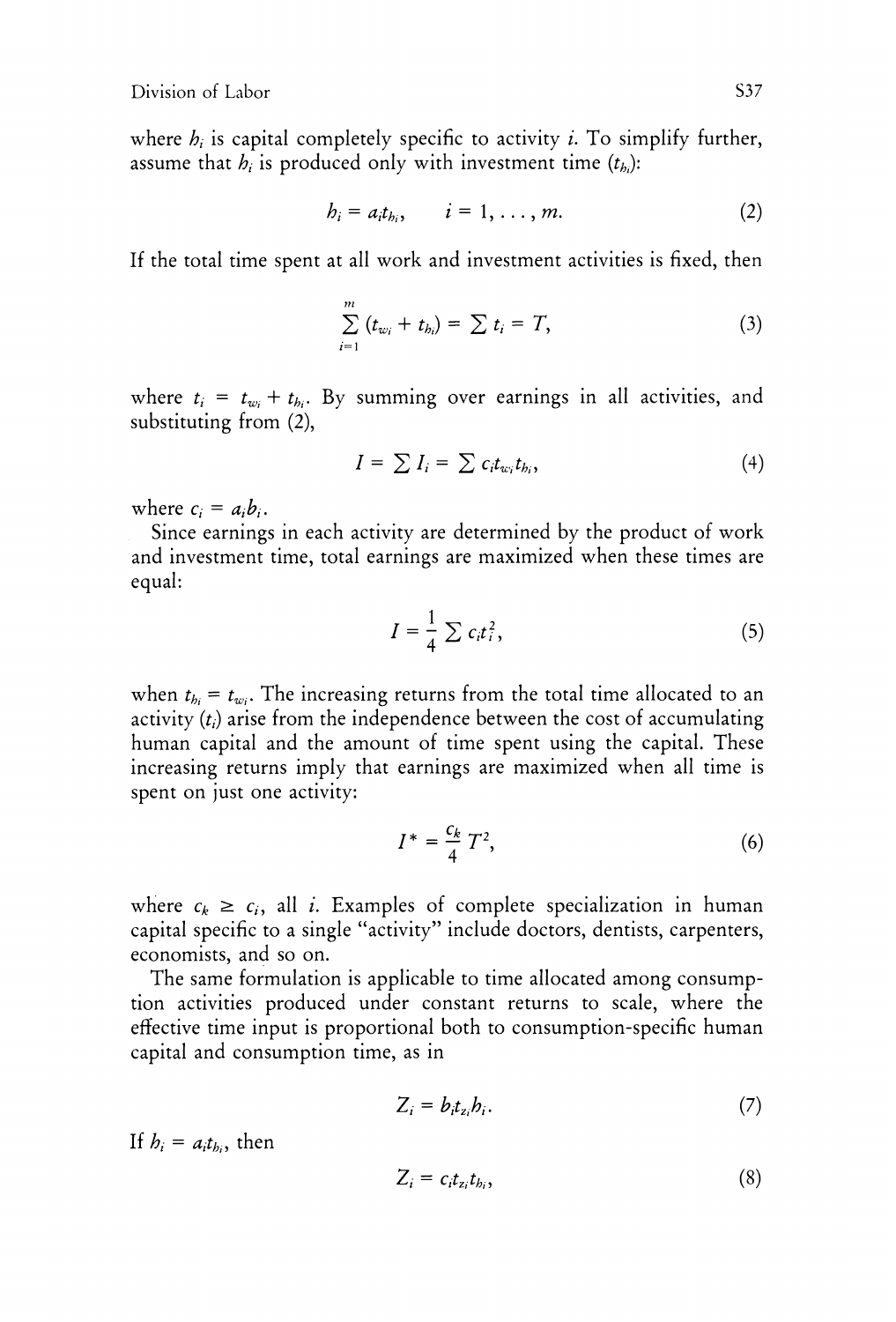and the output of each commodity is maximized by equating the time spent on production and investment:

$$
Z_i^* = \frac{c_i t_i^2}{4},\tag{9}
$$

where  $t_i = t_{zi} + t_{bi}$ .

If the utility function is a simple Leontief function of these commodities,

$$
U = \min(Z_i, \ldots, Z_m), \tag{10}
$$

and if  $c_i = c$ , for all i, utility would be maximized by allocating equal time to each commodity:

$$
U^a = Z_i^* = \frac{cT^2}{4m^2} \,. \tag{11}
$$

This indirect utility function depends positively on the total time available and negatively on the number of commodities produced and consumed in fixed proportion.

The link between production and consumption would be severed if other persons also produced these commodities. To eliminate any intrinsic comparative advantage, I assume that all persons are basically identical. Even though all commodity production functions have constant returns to scale in effective time, there is still a gain from trade because each person can concentrate his investment and production on a smaller number of commodities and trade for the others. By reducing the number of commodities produced, advantage can be taken of the increasing returns to the *total* time spent on a commodity (see eq. [9]). For example, if two persons each produce half the commodities and trade their excess production unit for unit, the output of each commodity would equal

$$
Z_i^1 = \frac{cT^2}{4(m/2)^2}, \qquad i = 1, ..., \frac{m}{2}
$$
  

$$
Z_j^2 = \frac{cT^2}{4(m/2)^2}, \qquad j = \frac{m}{2} + 1, ..., m.
$$
 (12)

Since they trade half the production, the indirect utility function of each person becomes

$$
U' = \frac{1}{2} \frac{cT^2}{4(m/2)^2} > \frac{cT^2}{4m^2} = U^a.
$$
 (13)

Increasing returns from investments in specialized human capital are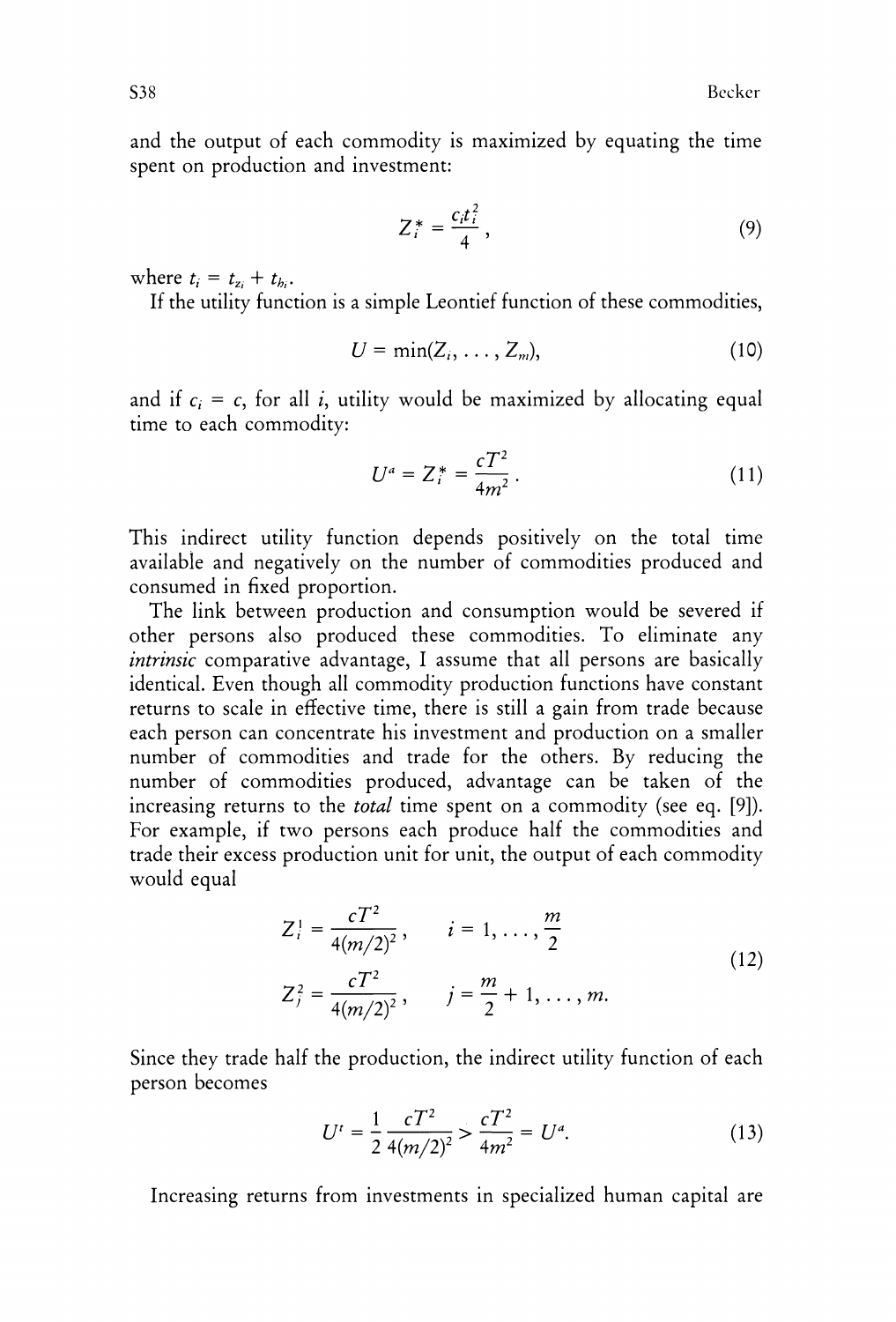#### Division of Labor

the source of the gains from increasing the "extent of the market." Trade permits a division of labor in investments that effectively widens the market and thereby raises the welfare even of basically identical traders. The gain from specialization and trade in this example is simply proportional to the number of traders; each of p traders,  $p \le m$ , would specialize in  $m/p$  commodities, and produce

$$
Z_j^k = \frac{c}{4} \frac{T^2}{m^2} p^2, \qquad j \in \frac{m}{p}, \qquad k = 1, \dots, p \le m.
$$
 (14)

If  $(p-1)/p$ th of the output were traded unit for unit, the level of utility would be proportional to the number of traders:

$$
U' = \frac{1}{p} Z_j^k = \frac{c}{4} \frac{T^2}{m^2} p, \qquad p \le m.
$$
 (15)

The effect of specialization and trade on welfare is shown in figure 1 (suggested by John Muellbauer). A person without access to trade has a



FIG. 1.-The gains from specialization and trade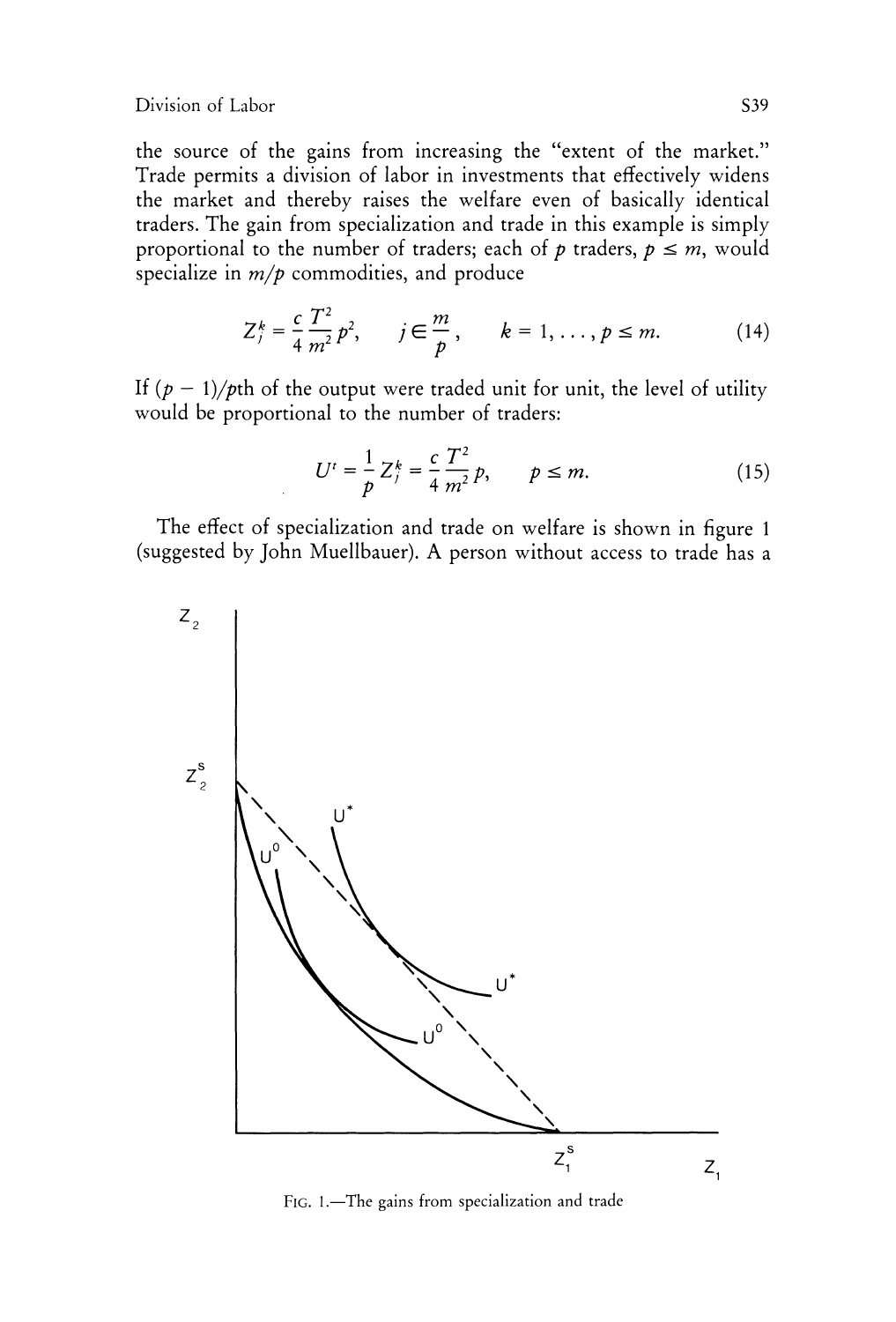convex opportunity boundary between  $Z_1$  and  $Z_2$  because of increasing returns from specific investments; his utility is maximized at the point of tangency with an indifference curve  $(U^0)$ . A market with many basically identical persons has better opportunities and can obtain by specialization and trade any point on the straight line joining the intercepts,  $Z_1^s$  and  $Z_2^s$ . If b persons specialize completely in  $Z_1$  and  $n$ b specialize in  $Z_2$ , trading provides each person with  $(b/n)Z_1^s$  units of  $Z_1$ and  $(1 - b/n)Z_2^s$  units of  $Z_2$ . This defines a straight-line opportunity boundary between  $Z_1^s$  and  $Z_2^s$  as *b* varies from zero to *n*. The improvement in welfare from trade  $(U^*/U^0)$  is determined by the degree of increasing returns or by the convexity of the opportunities for a person without trade.

The analysis is readily generalized to permit substitution among a continuum of commodities. The number of commodities consumed along with the degree of specialization in production by any trader would then also depend on the extent of the market (see the analysis in Gros [1983]). Moreover, goods and services as well as time can be inputs into the production of commodities and human capital. The following proposition survives all reasonable generalizations.

PROPOSITION:  $\frac{1}{n}$  basically identical persons consume in equilibrium  $m \ll n$  commodities produced under constant or increasing returns to scale with specific human capital, each person will completely specialize in producing only one commodity and accumulate only the human capital specific to that commodity. The other  $m-1$  commodities will be acquired by trades with other specialized producers. If  $n > 1$  is smaller or not much larger than  $m$ , or with decreasing returns to scale, specialization may be incomplete, but *some* commodities *must* be produced by only one person.<sup>1</sup>

This analysis is applicable to the division of labor and specialization within households and families because the production of children, many aspects of child care and investments in children, protection against certain risks, altruism, and other "commodities" are more efficiently produced and consumed within households than by trades among households (see Becker [1981] for a further discussion). Most societies in all parts of the world have had a substantial division of labor, especially by age and sex, in the activities of household members. Although the participation of women in agriculture, trade, and other nonhousehold activities varies greatly throughout different parts of the world, women are responsible for the lion's share of housework, especially child care and food preparation, in essentially all societies. Moreover, even when they participate in market activities, women tend to engage in different

<sup>&</sup>lt;sup>1</sup>This proposition essentially combines theorems 2.2, 2.3, and 2.4 in Becker (1981, chap. 2).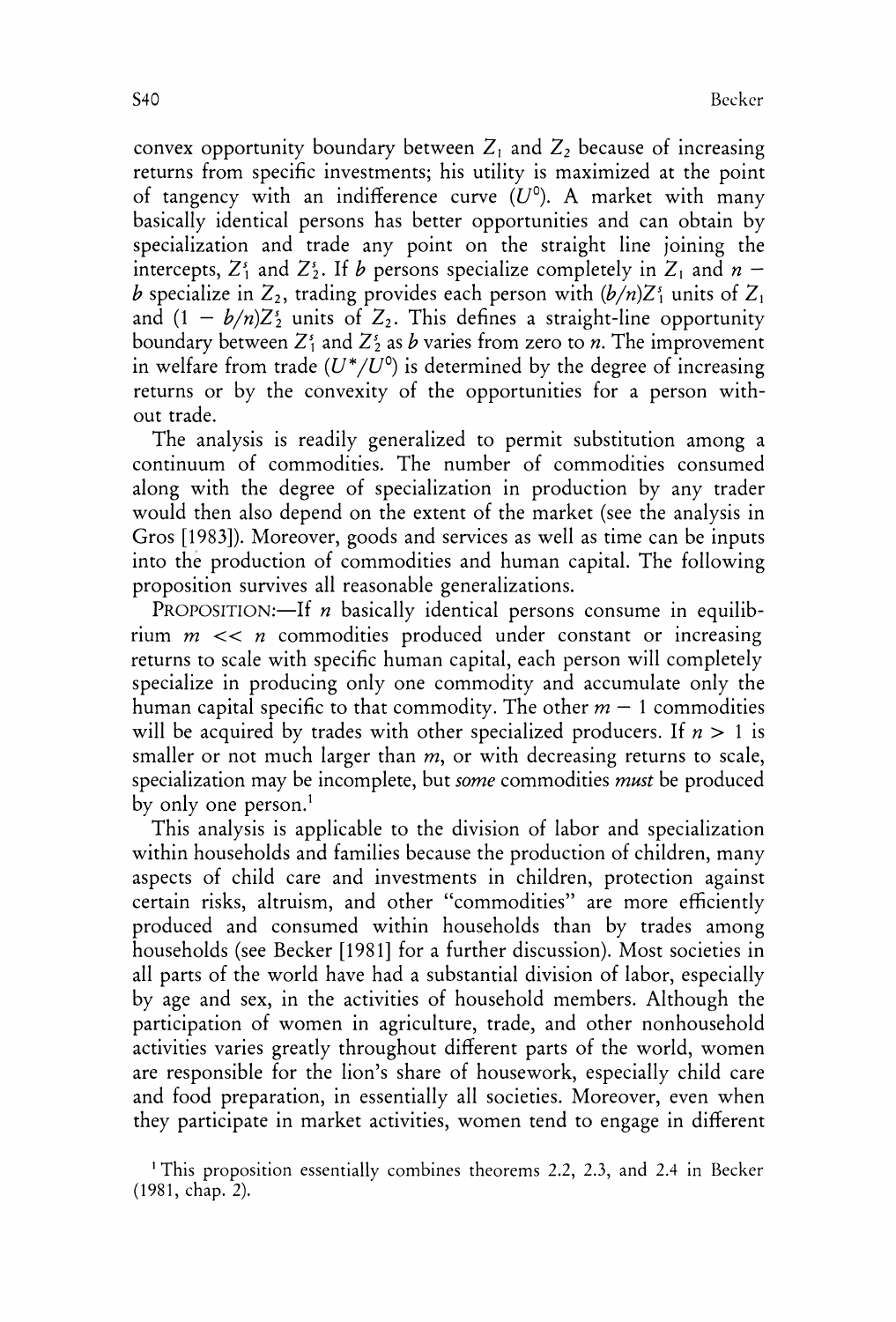activities than men do (see Boserup [1970] for evidence from less developed countries that supports these statements).

The advantages of investments in specific human capital encourage a sharp division of labor among household members but do not in and of themselves say anything about the *sexual* division of labor. I suggested in my book on the family that men and women have intrinsically different comparative advantages not only in the production of children, but also in their contribution to child care and possibly to other activities (Becker 1981, pp. 21-25). Such intrinsic differences in productivity would determine the direction of the sexual division by tasks and hence sexual differences in the accumulation of specific human capital that reinforce the intrinsic differences.

Some have objected to the presumption that intrinsic differences in comparative advantage are an important cause of the sexual division of labor, and have argued instead that the sexual division is mainly due to the "exploitation" of women. Yet a sexual division of labor according to intrinsic advantage does not deny exploitation. If men have full power both to determine the division of labor and to take all household output above a "subsistence" amount given to women (a competitive marriage market would divide output more equally), men would impose an efficient division of labor because that would maximize household output, and hence their own "take." In particular, they would assign women to child care and other housework only if women have a comparative advantage at such activities.<sup>2</sup>

This argument is suggestive but not conclusive because it assumes that sexual differences in comparative advantage are independent of the exploitation of women. Yet exploited women may have an "advantage" at unpleasant activities only because the monetary value of the disutility tends to be smaller for exploited (and poorer) persons, or because exploited persons are not allowed to participate in activities that undermine their exploitation.<sup>3</sup>

No definitive judgment has to be made for the analysis in this paper (and in my book on the family), because it does not depend on the source of the comparative advantage of women at household activities, be it discrimination or other factors. It only requires that investments in specific human capital reinforce the effects of comparative advantage. Indeed, the analysis does not even require that the initial difference in comparative advantage between men and women be large: a small initial

<sup>&</sup>lt;sup>2</sup> Presumably, the advantages to slaveowners of an efficient division of labor explain why slaves have sometimes been assigned to highly skilled activities (see Finley 1980).

<sup>&</sup>lt;sup>3</sup> However, Guity Nashat pointed out to me that even slaves sometimes had major military responsibilities (see, e.g., Inalcik [1970] for a discussion of the Janissaries).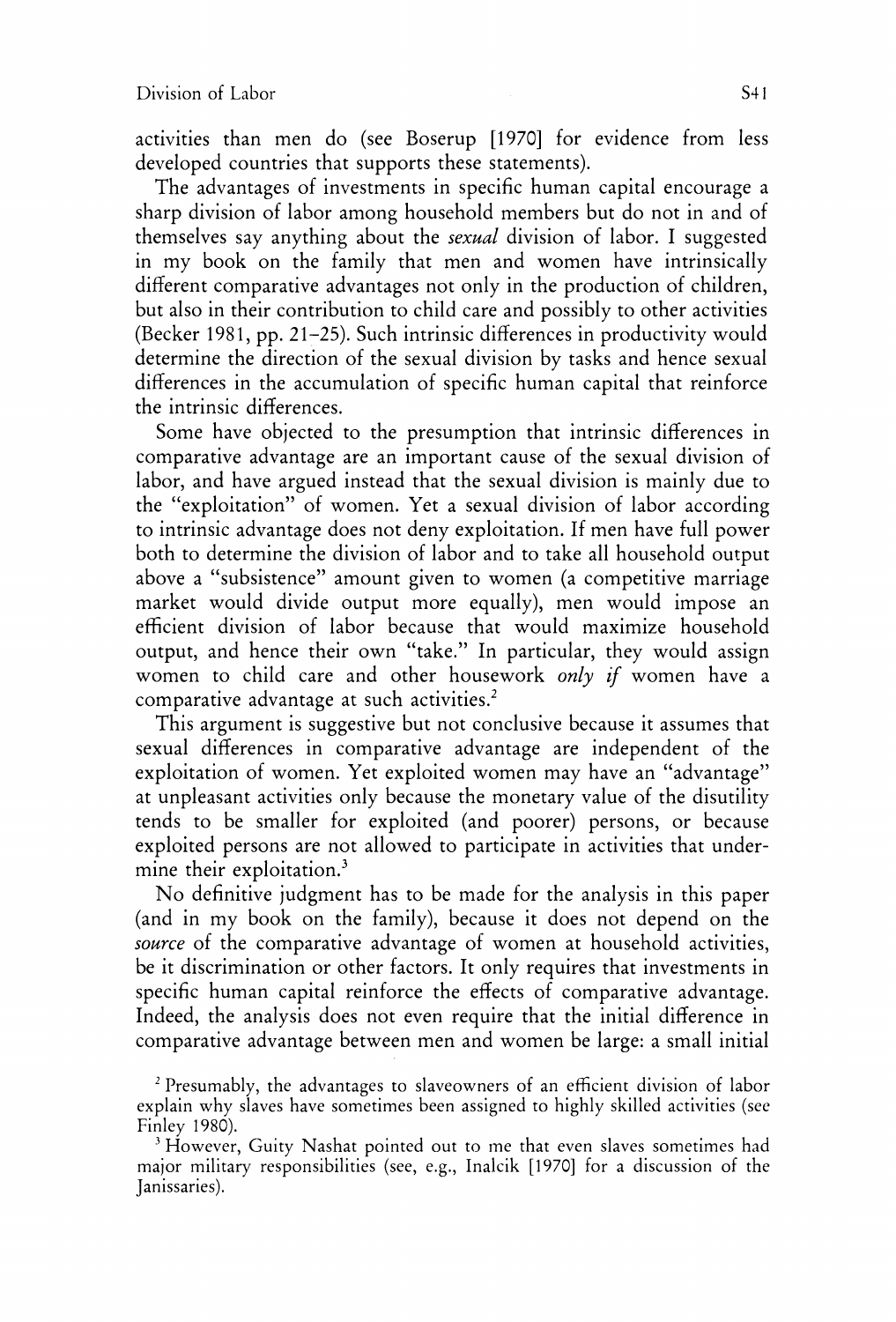difference can be transformed into large observed differences by the reinforcing effects of specialized investments.

This conclusion is highly relevant to empirical decompositions of earnings differentials between men and women. Suppose, for example, that men and women have the same basic productivity, but that discrimination reduces the earnings of women 10% below their market productivity. Given the advantage of specialization, such discrimination would induce a sexual division of labor, with most women specialized to the household and most men specialized to the market. As a result, earnings of the average woman would be considerably less than those of the average man, say only 60%. A decomposition of the 40% differential would show that sexual differences in investments in human capital explain 30 percentage points, or 75%, and that only 25% remains to be explained by discrimination. Yet in this example, the average earnings of men and women would be equal without discrimination, because there would be no sexual division of labor. More generally, discrimination and other causes of sexual differences in basic comparative advantage can be said to explain the *entire* difference in earnings between men and women, even though differences in human capital may appear to explain most of it.

This magnification of small differences in comparative advantage into large differences in earnings distinguishes differences between men and women from those between blacks and whites or other groups. A little market discrimination against blacks would not induce a large reduction in their earnings, because there is no racial division of labor between the market and household sectors. (However, even slightly greater market discrimination against black men compared with black women could be magnified into much larger reduction in the earnings of black men than black women, because black women would be induced to spend more time in the labor force than white women, and black men would spend less time than white men.) Consequently, the empirical decomposition of earnings differences into discrimination and other sources should be interpreted more cautiously for men and women than for other groups because of the division of labor between men and women.

## III. The Allocation of Effort

The huge increase in the labor force participation of married women in developed countries should have encouraged much greater investment by women in market capital, which, presumably, would raise their earnings relative to men's. Yet sexual differences in earnings are very large (perhaps 40%) in the Soviet Union, where women participate almost as much as men (see Ofer and Vinokur 1981), and they have not declined much in the United States. The persistence of these large differences may be evidence of substantial market discrimination against women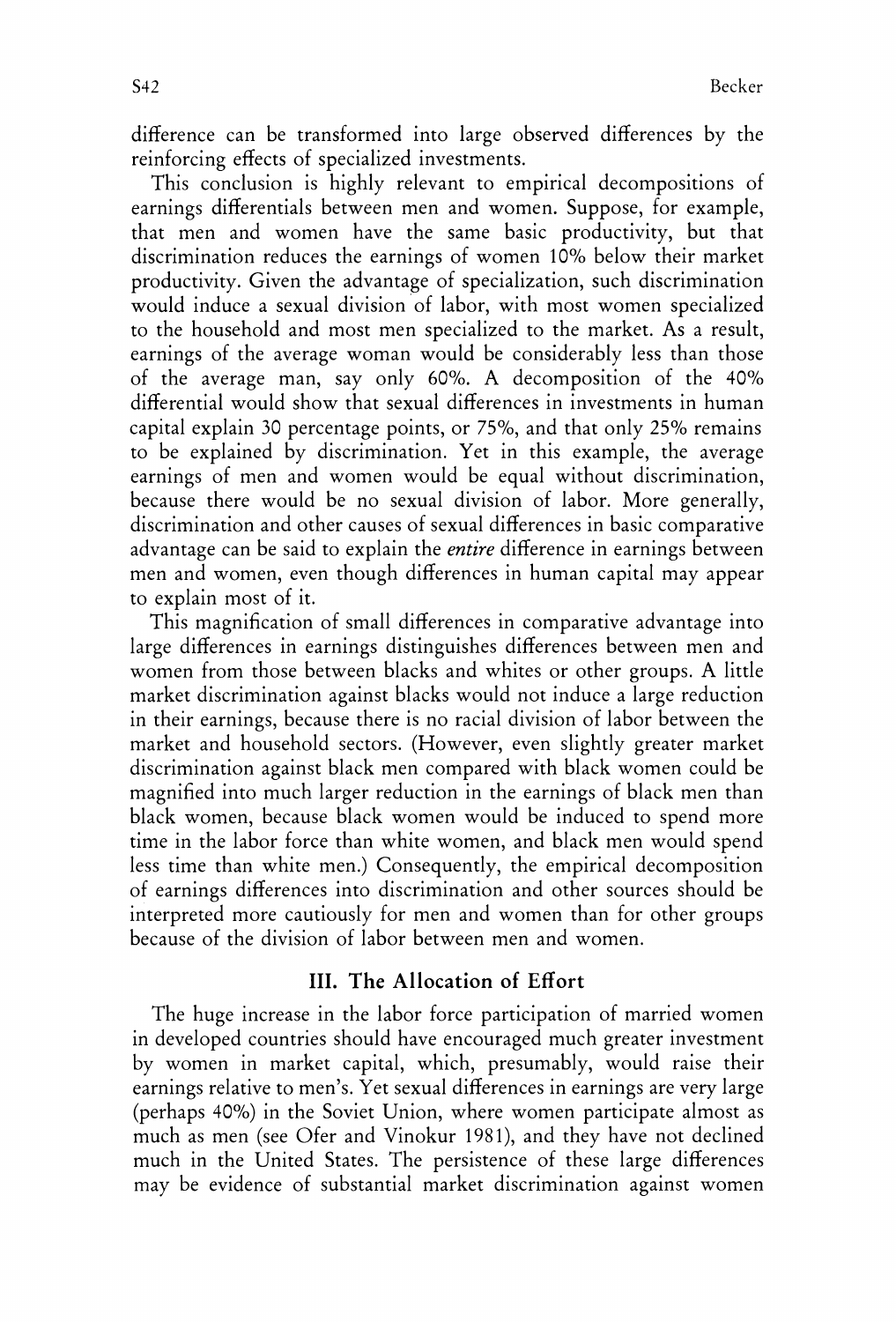(see the evidence for Great Britain in Zabalza and Tzannatos [1983]) or of a countervailing temporary depression in the earnings of women due to the entrance of many women with little market experience (see Mincer 1983; O'Neill 1985; Smith and Ward 1985).

An additional factor is the continuing responsibility of women for housework. For example, married women in the Soviet Union have responsibility for most of the child care and other housework even though they participate in the labor force almost as much as married men, and Ofer and Vinokur (1981) argue that the earnings of married Soviet women are much lower than the earnings of married men in good part because of these responsibilities. O'Neill (1983) has a similar argument regarding the lower earnings and segregated occupations of married women in the United States. Time budget studies clearly show that women have remained responsible for a large fraction of the child care and other housework even in advanced countries (see, e.g., Gronau [1976] for Israel, Stafford [1980] for the United States, and Flood [1983] for Sweden).

The earnings of women are adversely affected by household responsibilities even when they want to participate in the labor force as many hours as men, because they become tired, must stay home to tend to sick children or other emergencies, and are less able to work odd hours or take jobs requiring much travel. Although many effects of these responsibilities on the earnings and occupations of women have been frequently recognized, apparently the only systematic analysis is in my unpublished paper (Becker 1977). A model of the allocation of energy (or effort) among various household and market activities is developed there, and many implications are obtained, including some relating to differences in earnings and the allocation of time between husbands and wives.

This section further develops that model, and shows how the allocation of energy is affected by the energy intensities of different activities, and also how its allocation interacts with the allocation of time and with investments in market and nonmarket human capital. The incentive to increase one's supply of energy is shown to depend positively on market human capital and other determinants of wage rates.

Firms buy a *package* of time and effort from each employee, with payment tied to the package rather than separate payments for units of time and effort. Earnings depend on the package according to

$$
I = I(t_m, E_m) \tag{16}
$$

with  $\partial I/\partial E_m$  and  $\partial I/\partial t_m > 0$ , and  $I(0, t_m) = I(E_m, 0) = 0$ , where  $E_m$  is effort and  $t_m$  is time. By entering  $E_m$  explicitly, I am assuming that firms can monitor the effort supplied by each employee, perhaps indirectly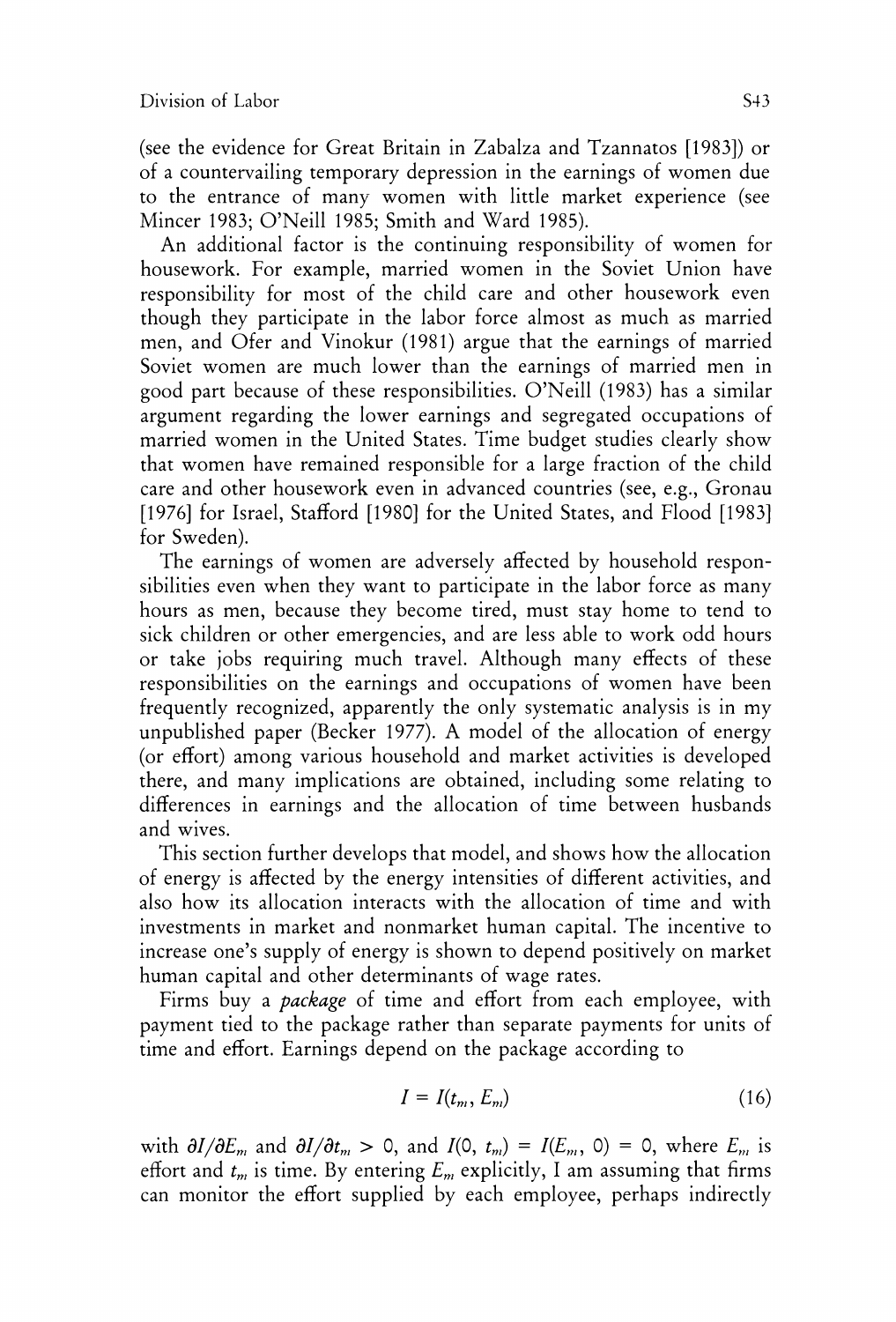(see, e.g., Mirrlees 1976; Shavell 1979). If firms were indifferent to the distribution of hours among identical workers, earnings would be proportional to hours worked for a given effort per hour:

$$
I = w(e_m)t_m, \t\t(17)
$$

with  $w' > 0$  and  $w(0) = 0$ , where  $e_m = E_m/t_m$  is effort per hour. A simple function that incorporates these properties is

$$
I = \mathbf{a}_m e_m^{\sigma_m} t_m = \mathbf{a}_m E_m^{\sigma_m} t_m^{1-\sigma_m} = \mathbf{a}_m t'_m, \qquad (18)
$$

with  $t'_m = e_m^{\sigma_m} t_m$ , and  $\alpha_m = \beta_m b_m$ , where  $b_m$  is market human capital, and  $\sigma_m$ , the effort intensity of work, is assumed to be constant and measures the elasticity of earnings with respect to effort per hour.

Clearly, an increase in hours would raise earnings when total effort  $(E_m)$  is held constant only when  $\sigma_m < 1$ . However,  $\sigma_m < 1$  implies that equal effort  $(e_m)$  is used with each hour, because increases in effort per hour then have diminishing effects on earnings. Equation (18) implies that earnings are proportional to an "effective" quantity of time  $(t'_n)$  that depends on effort per hour as well as number of hours.

Each firm chooses  $\sigma_m$  and  $\alpha_m$  to maximize its income, subject to production functions, competition from other firms, the methods used to monitor employees, and the effect of  $\sigma_m$  and  $\alpha_m$  on the effort supplied by employees. An analysis of these decisions and of market equilibrium is contained in Becker (1977). Here I only indicate that the trade-off between  $\alpha_m$  and  $\sigma_m$  depends on the cost to firms of monitoring effort (perhaps indirectly), and by the effect of these parameters on the effort supplied by employees.

Time and effort not supplied to firms are used in the household (or nonmarket) sector. Each household produces a set of commodities with market goods and services, time, and effort:

$$
Z_i = Z_i(x_i, t_i, E_i), \qquad i = 1, ..., n. \tag{19}
$$

If time and effort in the household sector also combine to produce "effective" time, the production function for  $Z_i$  can be written as

$$
Z_i = Z_i(x_i, t'_i), \tag{20}
$$

with  $t'_i = w_i(e_i)t_i = \alpha_i e_i^{\sigma_i} t_i = \alpha_i E_i^{\sigma_i} t_i^{1-\sigma_i}$ , with  $0 < \sigma_i < 1$ , and  $\alpha_i = \beta_i h_i$ , where  $b_i$  is human capital that raises the productivity of time spent on the *i*th commodity, and  $\sigma_i$  is the effort intensity of that commodity. The sum of the time spent on each commodity and the time spent at market activities must equal the total time available: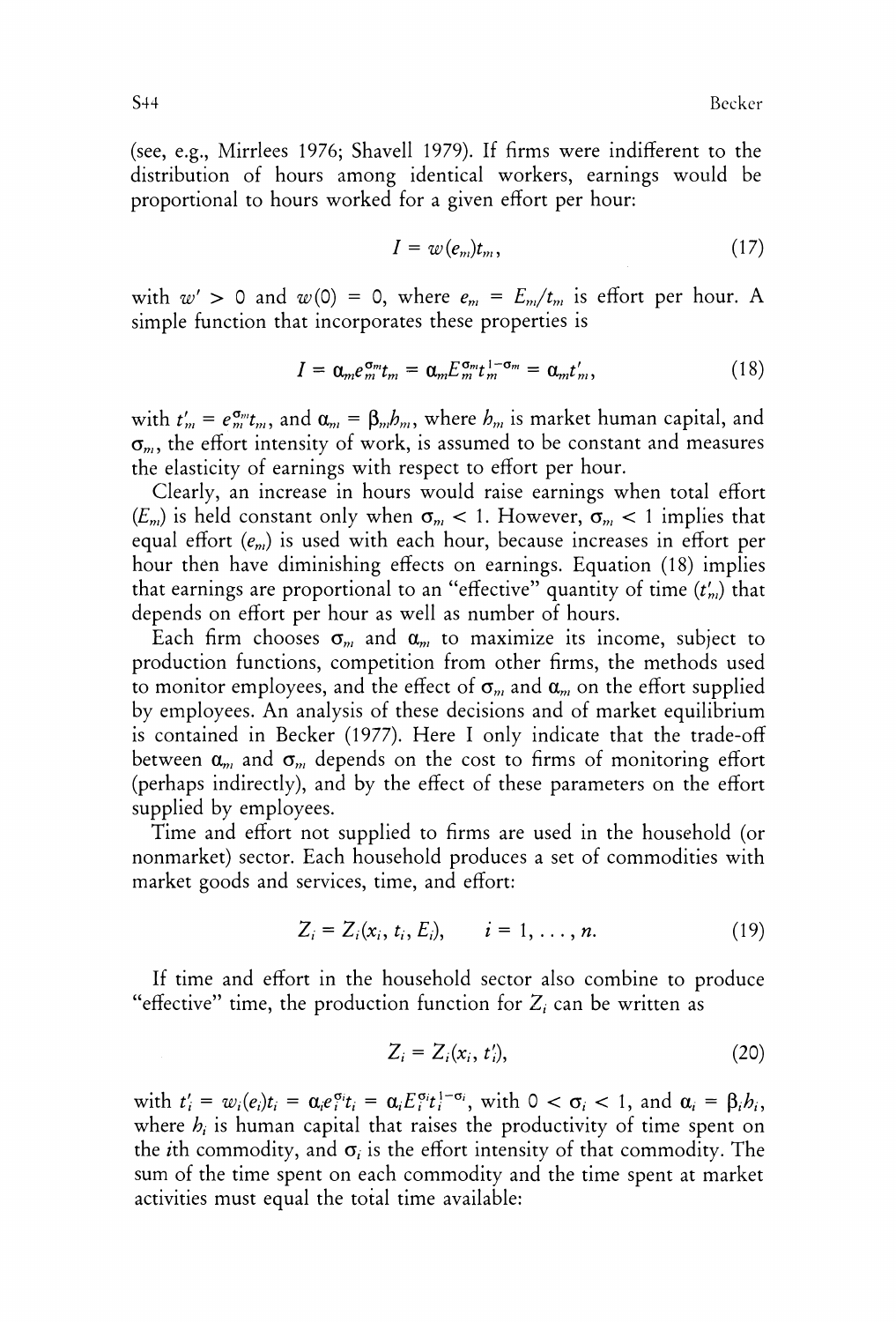Division of Labor

$$
\sum_{i=1}^{n} t_i + t_m = t_b + t_m = t,
$$
 (21)

where  $t<sub>h</sub>$  is the total time spent in the household sector.

The total energy at the disposal of a person during any period can be altered by the production of energy and by reallocation of energy over the life cycle. I first assume a fixed supply of energy that must be allocated among activities during a single period:

$$
\sum_{i=1}^{n} E_i + E_m = E,
$$
 (22)

where  $E$  is the fixed available supply. This equation can be written as

$$
\sum_{i=1}^{n} e_{i}t_{i} + e_{m}t_{m} = \bar{e}t = E,
$$
\n(23)

where  $\bar{e}$  is the energy spent per each of the available hours. Since the decision variables,  $e_i$  and  $t_i$ , enter multiplicatively rather than linearly, the allocation of time directly "interacts" with the allocation of energy.

Total expenditures on market goods and services must equal money income:

$$
\sum p_i x_i = w_m(e_m)t_m + v = I + v = Y, \qquad (24)
$$

where Y is money income and  $v$  is income from transfer payments, property, and other sources not directly related to earnings. Money income is affected not only by the time but also by the energy allocated to the market sector. Full income (S) is achieved when all time and energy is spent at work since earnings are assumed to be independent of the time and energy spent on commodities:

$$
w_m(\bar{e})t + v = S. \tag{25}
$$

Full income depends on four parameters: property income  $(v)$ , the wage rate function  $(w_m)$ , the available time (t), and the supply of energy per unit of time  $(\bar{e})$ .

Each household maximizes a utility function of commodities

$$
U = U(Z_1, \ldots, Z_n), \qquad (26)
$$

subject to the full income constraint in equation (25) and to the production functions given by equation (20). The following first-order conditions are readily derived: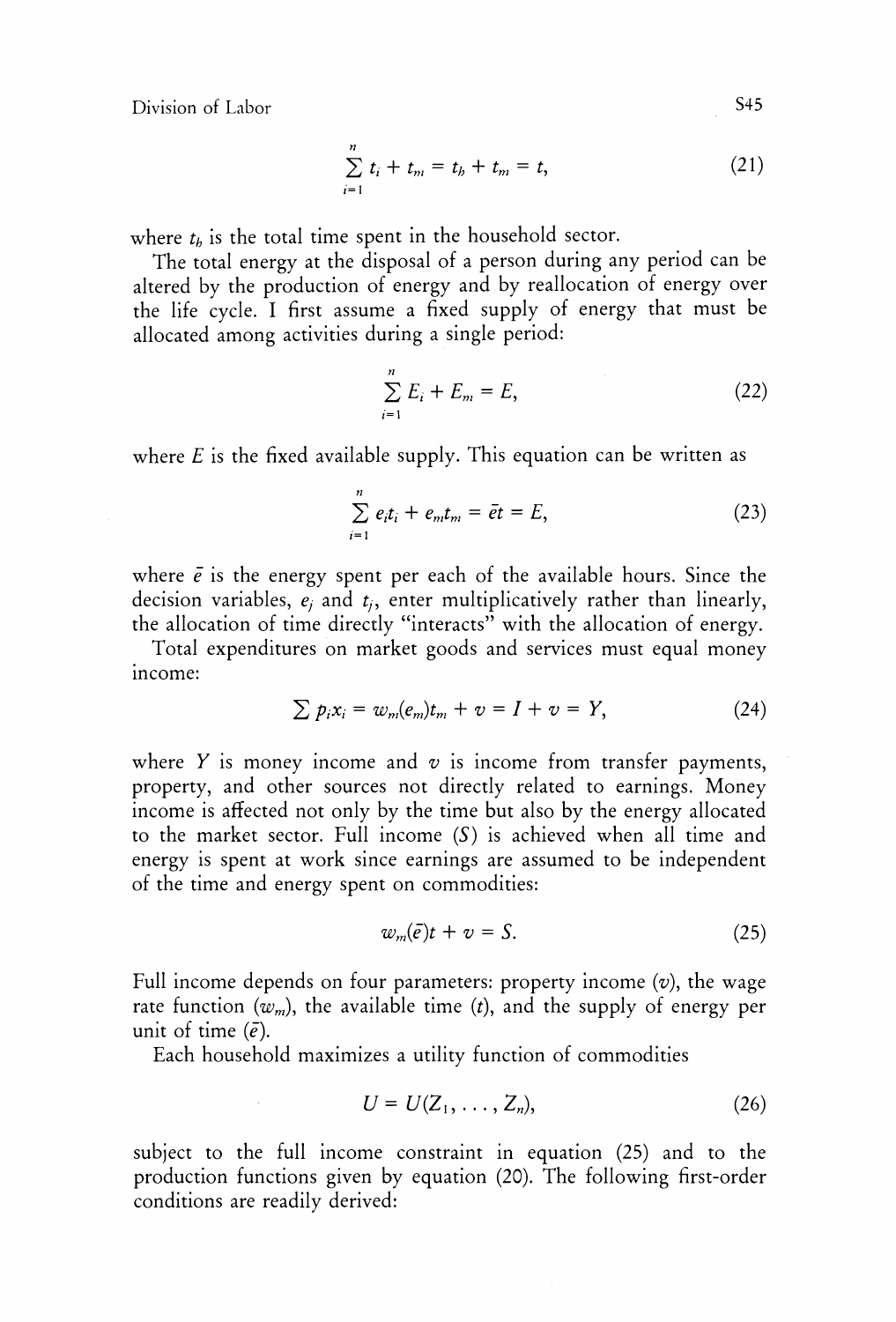Becker

$$
\frac{\partial U}{\partial x_i} = U_{x_i} = \tau p_{x_i}
$$
\n
$$
\frac{\partial U}{\partial t'_i} w_i = U_{t_i} = \mu + \varepsilon e_i
$$
\n
$$
\tau w_m = \mu + \varepsilon e_m
$$
\n
$$
\frac{\partial U}{\partial t'_i} \left[ t_i \frac{dw_i}{de_i} \right] = U_{e_i} = \varepsilon t_i
$$
\n
$$
\tau t_m \frac{dw_m}{de_m} = \varepsilon t_m,
$$
\n(27)

where  $\tau$ ,  $\mu$ , and  $\epsilon$  are the marginal utilities of income, time, and effort, respectively.

The interpretation of these conditions is straightforward. The second and third indicate that the marginal utility of an additional hour spent at any activity must equal the sum of the opportunity cost of this hour in both time  $(\mu)$  and effort ( $\epsilon e$ ). An additional hour has an effort as well as a time cost because some effort is combined with each hour. The fourth and fifth conditions simply indicate that the marginal utility of effort per hour must equal the opportunity cost of effort  $(\epsilon t_i)$ .

Each household selects the combination of goods and effective time that minimizes the cost of producing commodities. Effective time can be substituted for goods by reallocating either time or effort from work to commodities. Costs of production are minimized when the marginal rate of substitution between goods and effective time equals the cost of converting either time or effort into market goods.

On substituting the third into the second condition, one obtains

$$
U_{t_i} = \tau \bigg[ w_m - \frac{\varepsilon}{\tau} \left( e_m - e_i \right) \bigg] = \tau \hat{w}_i, \tag{28}
$$

where  $\hat{w}_i$  is the shadow price or cost of an additional hour at the *i*th activity. Another expression for the marginal cost of time is obtained by combining the last two conditions, and using the relation between  $U_t$ and  $U_n$ :

$$
U_{t_i} = \frac{\tau w'_m \cdot w_i}{w'_i} = \frac{\tau w_m (1 - \sigma_m)}{(1 - \sigma_i)} = \tau \hat{w}_i, \qquad (29)
$$

where  $w_i = \frac{\partial w_i}{\partial e_i}$ .

The marginal cost of time is below the wage rate for all activities with effort intensities less than the effort intensity of work because the saving

S<sub>46</sub>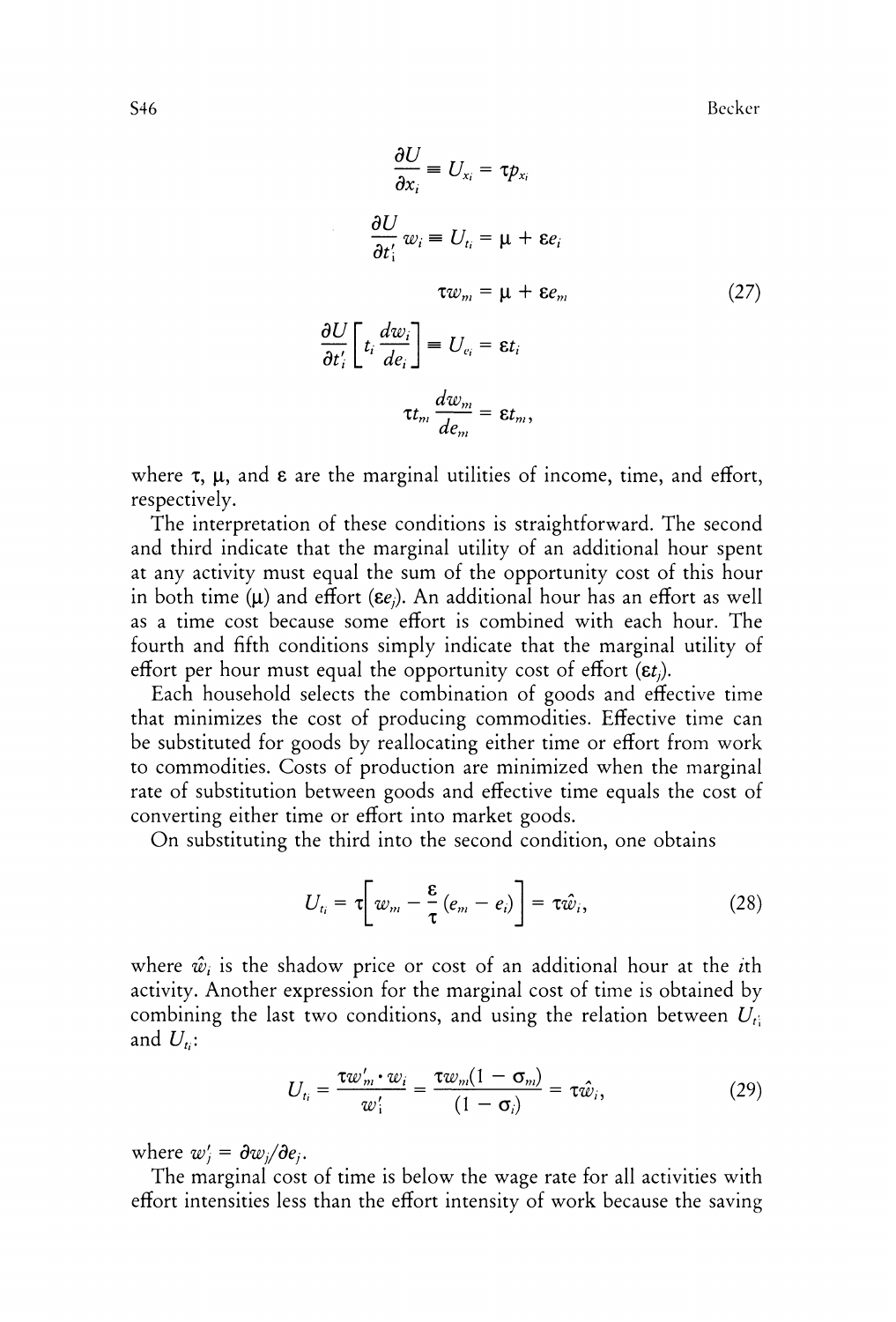in energy from reallocating time away from work is also valued. Equation (28) shows that the marginal cost is the difference between the wage rate and the money value of the saving in (or expenditure on) energy:  $\epsilon/\tau$  is the value of an additional unit of energy, and  $e_m - e_i$  is the saving in (or expenditure on) energy.

Consequently, the marginal cost of time would be least for commodities using the least energy per hour. Moreover, the marginal cost is not the same even for persons with the same wage rate, if the money value of energy and the saving in energy differ. Note also that the cost of time exceeds the wage rate for highly effort-intensive activities (e.g., the care of young children).

The second and fourth optimality conditions immediately imply that

$$
e_i = \frac{\mu}{\epsilon} \frac{\sigma_i}{1 - \sigma_i} \tag{30}
$$

(I am indebted to John Muellbauer for pointing this out). The optimal amount of energy allocated to an hour of any activity is proportional to the marginal cost of time in terms of energy, and also is positively related to the effort intensity of the activity. The cost of time in terms of energy is a sufficient statistic for other variables, including effort intensities of other activities, investments in human capital, property income, and the allocation of time, because they can affect the energy allocation per hour of any activity only by affecting this statistic.

A remarkably simple relation for the ratio of the optimal allocation of energy to any two activities is immediately derived from (30), or from  $(29)$  and the fourth condition in  $(27)$ :

$$
\frac{e_j}{e_i} = \frac{\sigma_j (1 - \sigma_i)}{\sigma_i (1 - \sigma_j)},
$$
\n(31)

for all  $i$ ,  $j$ , including  $m$ . The optimal ratio of energy per hour in any two activities depends only on their effort intensities, and will be constant as long as these intensities are constant, regardless of changes in other effort intensities, the utility function, the allocation of time, and so on.

The ratio of efforts per hour in equation (31) does not depend on utility, the allocation of time, and other variables, because it is a necessary condition to produce efficiently, that is, to be on the production possibility frontier between commodities in the utility function. A change in the effort intensity of an activity might change the absolute amount of energy per hour in all activities, but would not change the ratio between the energies per hour in any two other activities. The simple relations in equations (30) and (31) are of great use in determining the effects of different parameters on the allocation of energy.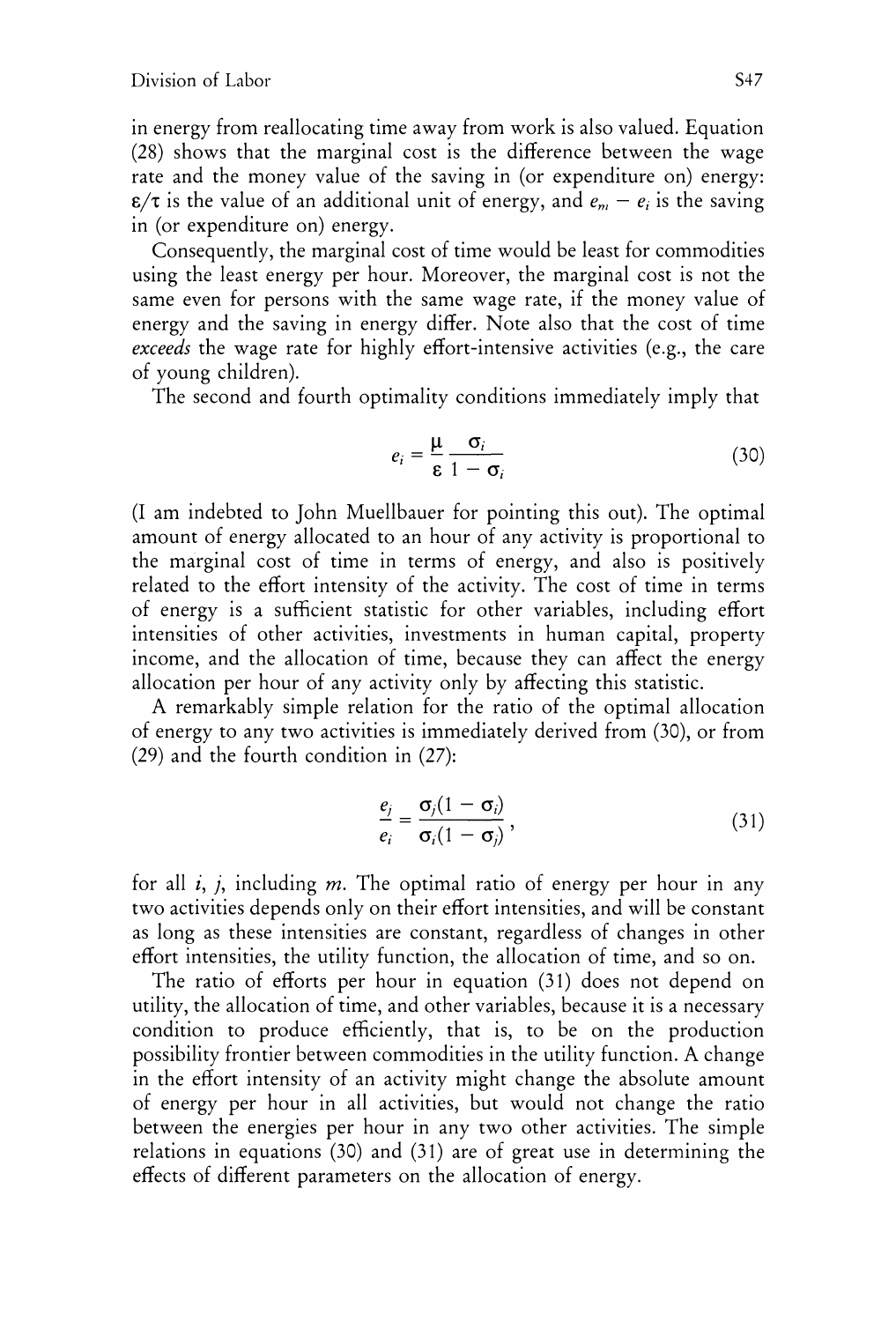A few things can be surmised about the ordering of effort intensities in different activities. Sleep is obviously closely dependent on time but not energy; indeed, sleep is more energy producing than energy using. Listening to the radio, reading a book, and many other leisure activities also depend on the input of time but less closely on energy. By contrast, many jobs and the care of small children use much energy. Available estimates of the value of time are usually much below wage rates, onehalf or less, which suggests by equation (29) that the effort intensity of work greatly exceeds the intensities of many household activities.<sup>4</sup>

A change in property income, human capital, the allocation of time, or other variables that do not change effort intensities would change the effort per hour in all activities by the same positive or negative proportion, equal to the percentage change in the energy value of time (see eq. [30]). This proportionality, and constant energy ratios in different activities, is a theorem following from utility maximization (and other assumptions of our model) and should not be confused with the assumption of a constant effort per hour in each activity (an assumption made, for example, by Freudenberger and Cummins [1976]).

A decrease in hours worked and an increase in "leisure," induced perhaps by a rise in property income, would save on energy and raise the energy value of time, because work is more effort-intensive than leisure.<sup>5</sup> Then the energy spent on each hour of work and other activities would increase by the same proportion, which would raise hourly earnings and the productivity of each hour spent on other activities. Conversely, a compensated increase in market human capital that raised hours worked would reduce the energy value of time, and hence also the energy spent on each hour of work.

The effect of increased market human capital on wage rates, a major determinant of the return to investments in market capital, is positively related to the energy spent on each hour of work. Therefore, the incentive to invest in market capital is greater when the energy per hour

<sup>4</sup> However, practically all estimates of the value of time refer to time spent on transportation. Beesley's estimates for commuting time (1965) rise from about 30% of hourly earnings for lower-income persons to 50% for higher-income persons; similar results were obtained by Lisco (1967) and McFadden (1974). Becker (1965) estimates the time spent in commuting at about 40 percent of hourly earnings. Gronau (1970) concludes that business time during air travel is valued at about the hourly earnings of business travelers, while personal air travel time is apparently considered free.

<sup>5</sup> By equation (23),  $e_m t_m + e_b t_b = E$ , where  $e_b = E_b/t_b$ . If  $e_b = \gamma e_m$ , where  $\gamma$  < 1 because  $\sigma_m > \sigma_b$ , then

$$
\frac{\partial e_m}{\partial t_m} = \frac{-e_m(1-\gamma)}{\gamma t + t_m(1-\gamma)} < 0.
$$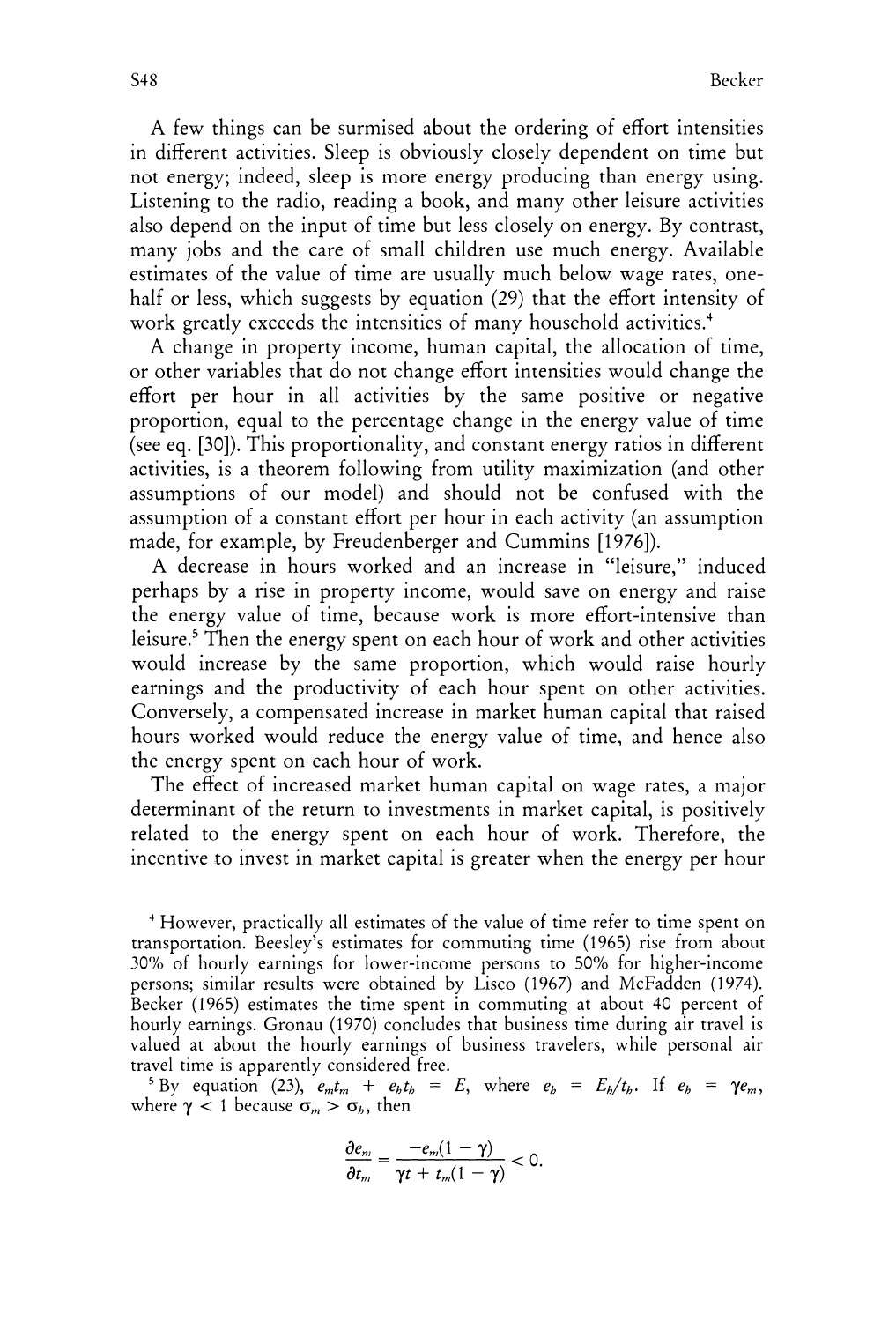as well as number of hours of work (see Sec. II) is greater,<sup>6</sup> since costs of investing in human capital are only partly dependent on wage rates. The same conclusion applies to investments in capital specific to any other activity.

Earnings in some jobs are highly responsive to changes in the input of energy, while earnings in others are more responsive to changes in the amount of time. That is, some have larger effort intensities, and others have larger time intensities. Persons devoting much time to effortintensive household activities like child care would economize on their use of energy by seeking jobs that are not effort intensive, and conversely for persons who devote most of their household time to leisure and other time-intensive activities.

The stock of energy varies enormously from person to person, not only in dimensions like mental and physical energy,<sup>7</sup> but also in "ambition" and motivation. Although equation (30) implies that an increase in the stock of energy, and hence in the energy value of time, increases the energy per hour by the same percentage in all activities, the productivity of working time would increase by a larger percentage if work is more effort intensive than the typical household activity. Then persons with greater stocks of energy would excel at work not only

<sup>6</sup> These variables have opposite effects when hours of work change if work is more effort intensive than the competing household activities. Since

$$
MP = \frac{\partial I}{\partial b_m} = w_m t_m,
$$

then

$$
\frac{\partial MP}{\partial t_m} = (1 + n_m \sigma_m) w_m,
$$

where

$$
n_m=\frac{\partial e_m}{\partial t_m}\frac{t_m}{e_m}.
$$

Given that  $0 < \sigma_m < 1$ , and that  $-1 \le n_m \le 1$ , then  $0 < \partial MP/\partial t_m$  and  $(\partial MP/\partial t_m)$  $\partial t_m$ )  $\geq w_m$  as  $n_m \geq 0$ . A change in hours worked always changes the marginal product of human capital in the same direction (as argued in Sec. II), but the effect can be substantially attenuated if  $n_m$  is quite negative, because work is much more effort intensive than the competing household activities, and conversely, if  $n_m$  is positive, because work is less effort intensive than these activities.

<sup>7</sup> The inequality in energy is dramatically conveyed in the following preface to a biography of Gladstone: "Lord Kilbracken, who was once his principal private secretary, said that if a figure of 100 could represent the energy of an ordinary man, and 200 that of an exceptional man, Gladstone's energy would represent a figure of at least 1,000" (see Magnus 1954, p. xi). I owe this reference to George Stigler.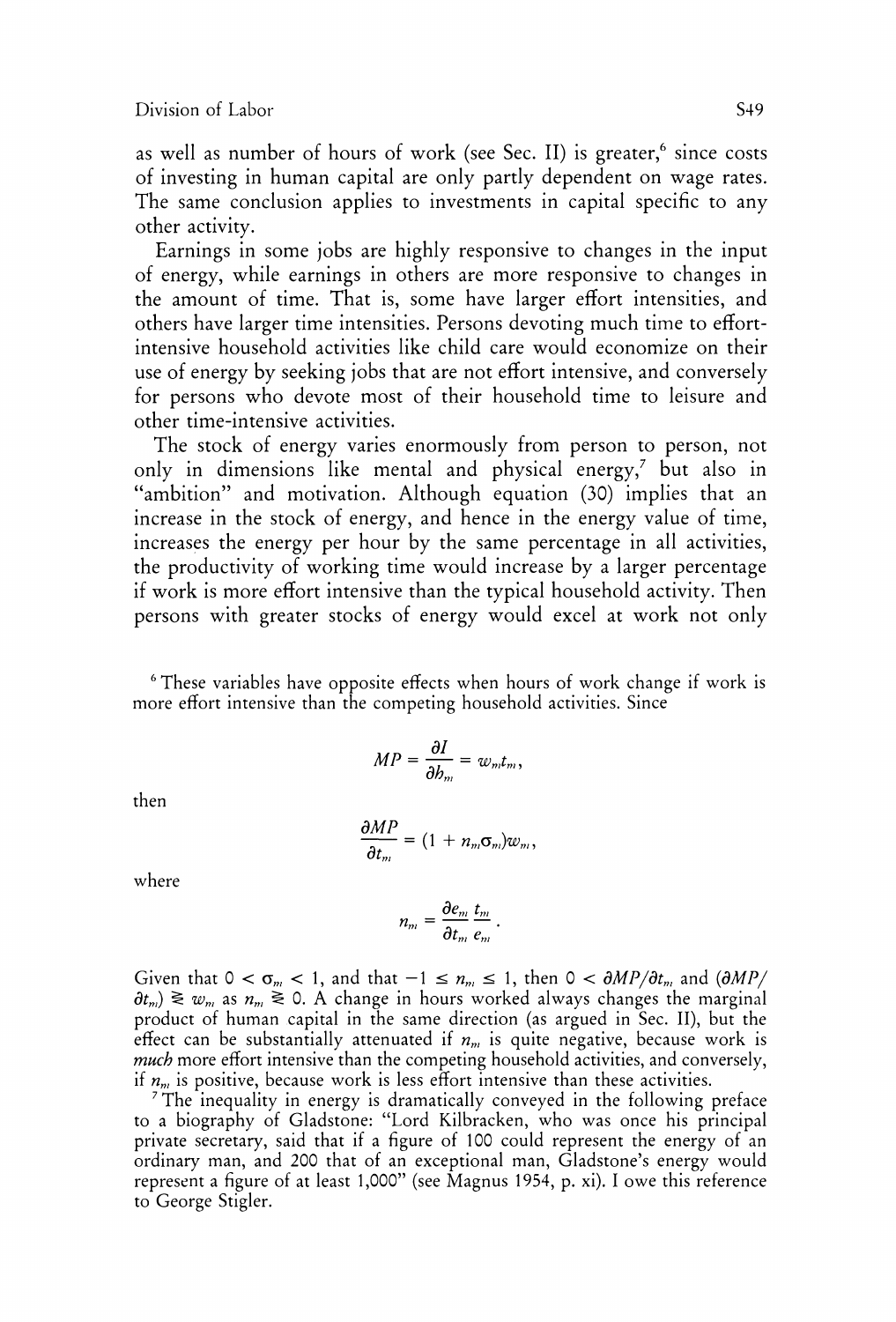because their wage rates would be above average, but also because the productivity of their working time would be especially high.

If the (full) income effect of greater energy is weak,<sup>8</sup> persons with greater energy also tend to work longer hours and at more effortintensive jobs because their time is relatively more productive at work than at household activities. Consequently, more energetic persons would both work longer hours and earn more per hour.

Since the elasticity of output with respect to energy per hour is less than unity ( $\sigma_m$  < 1), a given increase in the stock of energy would raise output by a smaller percentage if hours worked were unchanged. However, the induced increase in hours would raise output by more than the increase in the stock of energy. Several experimental studies do find that an increase in the consumption of calories by workers doing physically demanding work, where calories are an important source of "energy," apparently raises their output by a larger percent (see UN Food and Agriculture Organization 1962, pp. 14-15, 23-25).

Since a person's health affects his energy, ill health reduces hourly earnings (see the evidence in Grossman [1976]), because a lower energy level reduces the energy spent on each working (and household) hour. Ill health also reduces hours worked because work is relatively effort intensive; that is, sick time is spent at home rather than at work because rest and similar leisure activities use less energy than work. Therefore, more energetic persons can be said to work longer hours and earn more per hour partly because they are "healthier."

The energy available to a person changes not only because of illness and other exogenous forces, but also because of the expenditure of time, goods, and effort on exercise, sleep, physical check-ups, relaxation, proper diet, and other energy-producing activities. At the optimal rate of production, the cost of additional inputs equals the money value of additional energy:

<sup>8</sup> The sign of the income effect is ambiguous even when leisure is a superior good. The elasticity of working hours with respect to an increase in the stock of energy equals

$$
\frac{\partial t_m}{\partial E} \frac{E}{t_m} = \eta_{l_m l} = R[x \delta_c(\sigma_m - \sigma_b) - \sigma_m(x - v)N_t + x \sigma_b N_x],
$$

where  $t_h$  and x are the total time and goods used in the household ( $p_x = 1$ ),  $N_t$ and  $N_x$  are the full income elasticities of  $t'_b$  and x respectively,  $\delta_c$  is the elasticity of substitution between x and  $t'_b$  in the utility function, and R is positive. The substitution effect is essentially given by  $x\delta_i(\sigma_m - \sigma_b) > 0$  if  $\sigma_m > \sigma_b$ . The income effect is given by  $x\sigma_bN_x - \sigma_m(x - v)N_t \ge 0$ . It is greater than zero if  $(\sigma_h/\sigma_m) > k_c(N_t/N_x)$ , where  $k_c$  is the share of earnings in money income. This footnote is based on notes by H. Gregg Lewis.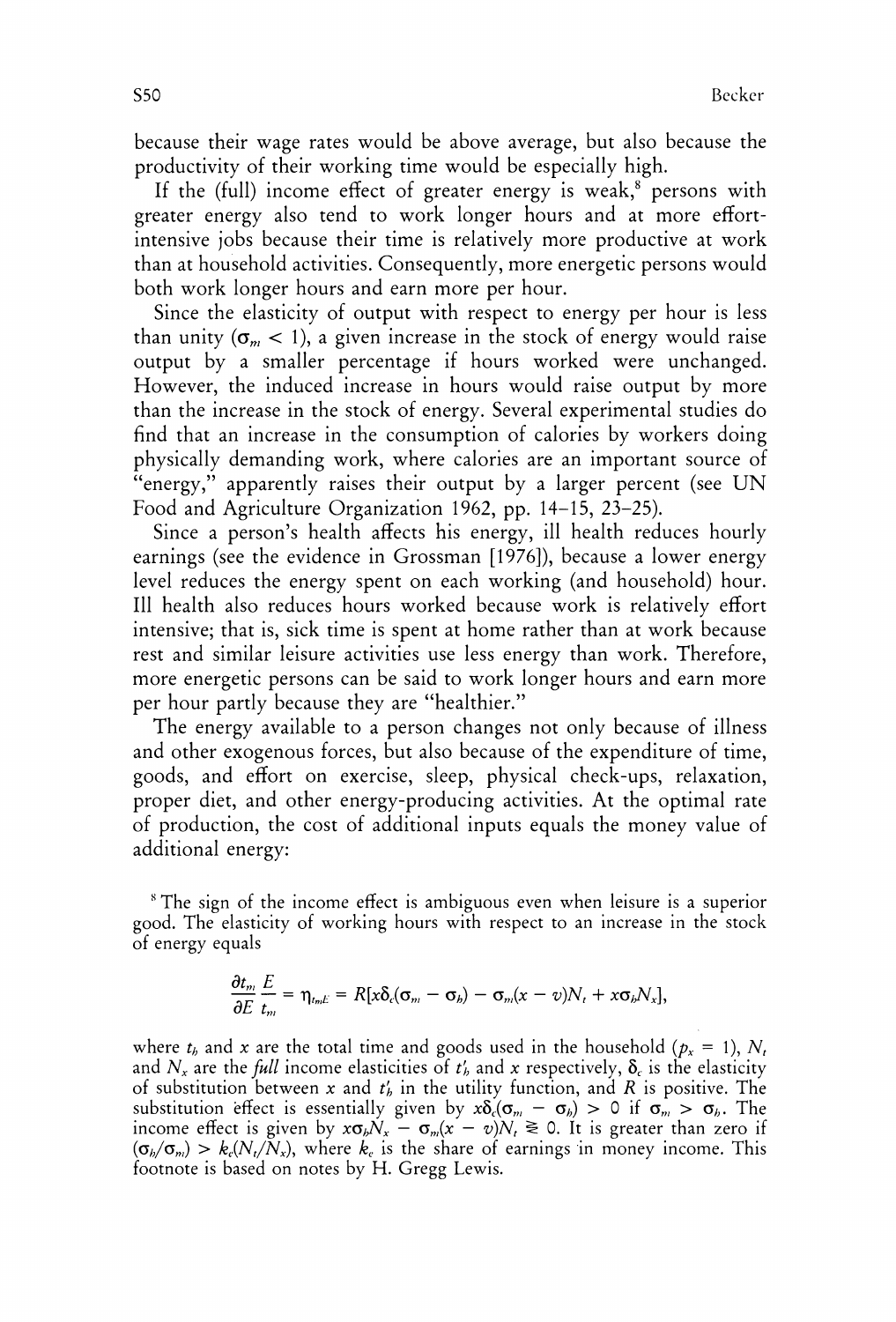$$
w'_{m} = \beta_{m} \sigma_{m} e_{m}^{\sigma_{m}-1} b_{m} = \frac{\varepsilon}{\tau} = w'_{m} t_{s} \frac{d e_{s}}{d E} + p_{s} \frac{d x_{s}}{d E} + w_{m} \frac{(1-\sigma_{m})}{1-\sigma_{s}} \frac{d t_{s}}{d E}, \quad (32)
$$

where  $e_s$ ,  $x_s$ , and  $t_s$  are inputs into the production of energy.<sup>9</sup> The term on the right is the cost of inputs used to produce an additional unit of energy; the money value of an additional unit equals the effect on hourly earnings of an increase in energy per hour (see the last condition in [27]).

An increase in the marginal wage rate increases the optimal production of energy because marginal benefits increase relative to marginal costs. An increase in market human capital and a decrease in energy per hour of work (perhaps resulting from an increased number of working hours) both encourage the production of energy by raising benefits relative to cost of production; indeed, costs could decline when energy per hour decreased because the value of time would decrease. Increased production of energy would also improve health, given the positive relation between health and energy.

Many have argued that long hours of work substantially reduce productivity because of "fatigue."<sup>10</sup> This argument is questionable for differences among persons because more energetic persons work longer. Moreover, even if longer working hours by any given person directly reduce his energy (and productivity) per hour of work, longer hours also encourage his production of energy and of market human capital. Since more energy and market capital raise the productivity of each working hour, longer hours could even indirectly raise his productivity per hour.

The incentive to invest in energy varies over the life cycle as the stock of market human capital and other determinants of the value of energy vary. Therefore, hourly earnings rise at younger ages probably partly because of increased production of energy, and conversely for declines in earnings at older ages. The stock of energy at a particular age might also be augmentable by "borrowing" from other ages, perhaps with substantial penalty or interest. In extreme forms, borrowing and repayment of energy produce "overwork" and "burn-out."<sup>11</sup>

<sup>9</sup> I assume that inputs are devoted exclusively to the production of energy, but the analysis is readily extended to "joint production," where, say, a good diet produces both energy and commodities.

<sup>10</sup> In his classic study of the sources of economic growth in the United States, Denison (1962) assumed that each hour of work beyond 43 hours per week reduces productivity by at least 30%.

<sup>11</sup> Bertrand Russell claims that he worked so hard on Principia Mathematica that "my intellect never quite recovered from the strain" (1967, p. 230).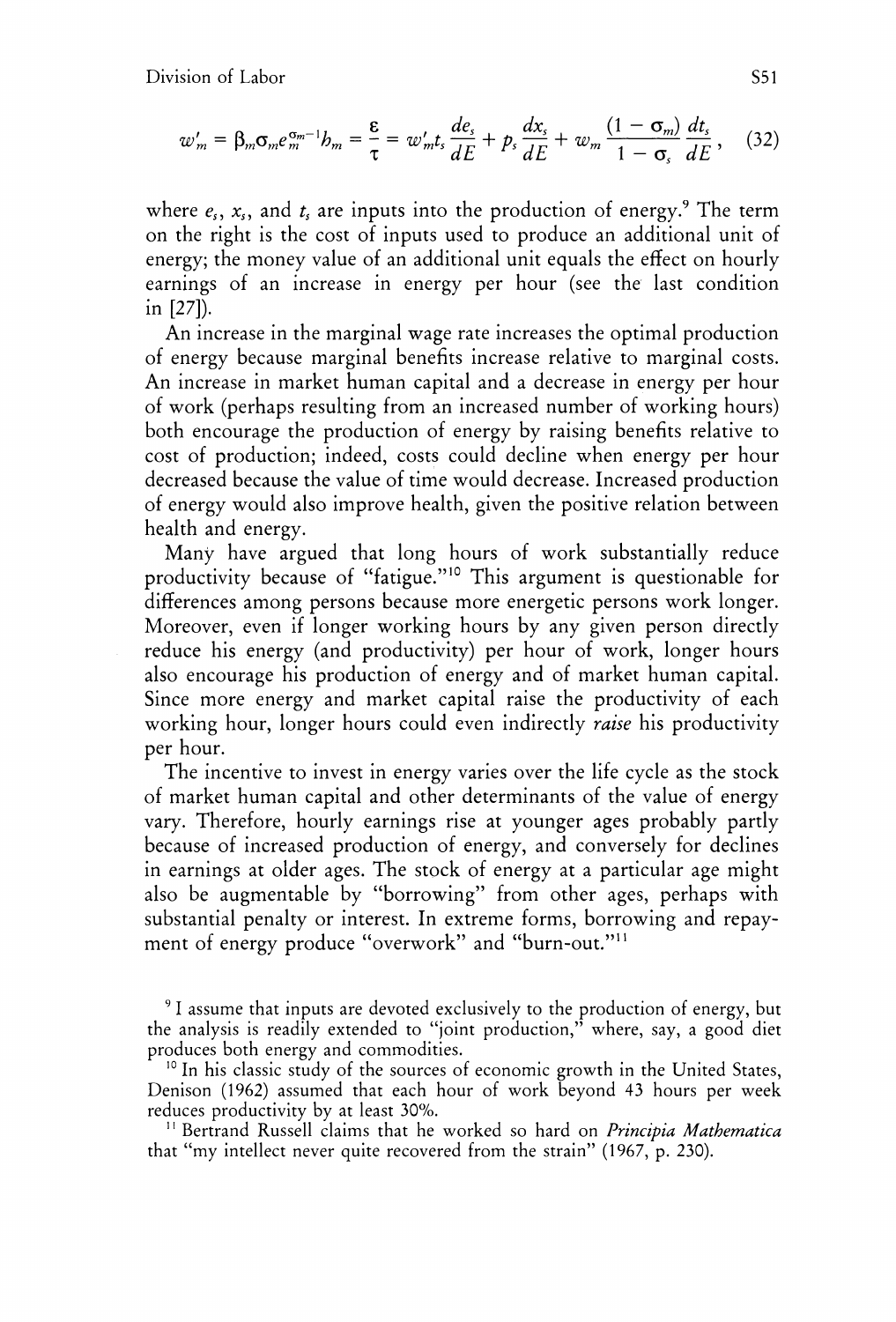## IV. Division of Labor in the Allocation of Effort between Husbands and Wives

Since more energetic persons have a comparative advantage at effortintensive activities, efficient marriage markets match more energetic with less energetic persons (i.e., negative sorting by energy). A larger fraction of the time of energetic spouses would be allocated to effort-intensive activities like work where they have a comparative advantage, and a larger fraction of the time of sluggish spouses would be allocated to the household activities where they have a comparative advantage.

The evidence is much too scanty to argue that a division of labor by energy level helps explain the division of labor between married men and women. Therefore, I assume that women have responsibility for child care and other housework for reasons unrelated to their energy or to the effort intensity of housework. Nevertheless, differences in effort intensities have important implications for sexual differences in earnings, hours worked, and occupations.

To demonstrate this, I follow the brief discussion in the previous section suggesting that housework activities like child care are much more effort intensive than leisure-oriented activities and may be more or less effort intensive than market activities. Married women with primary responsibility for child care and other housework allocate less energy to each hour of work than married men who spend equal time in the labor force. A simple proof uses the assumption that housework is more effort intensive than leisure, and the implication of equation (31) that the ratio of the energy spent on each hour of any two activities depends only on the effort intensities of these activities.<sup>12</sup>

Since married women earn less per hour than married men when they spend less energy on each hour of work, the household responsibilities of married women reduce their hourly earnings below those of married men even when both participate the same number of hours and have the same market capital. These household responsibilities also induce occupational segregation because married women seek occupations and jobs that are less effort intensive and otherwise are more compatible with the demands of their home responsibilities. The same argument explains why students who attend class and do homework have lower hourly earnings than persons not in school when both work the same

<sup>12</sup> By equation (31),  $e_c = \gamma_1 e_m$  and  $e_{\ell} = \gamma_2 e_m$ , where  $\gamma_1 > \gamma_2$  because  $\sigma_c > \sigma_c$ , where c refers to housework and  $\ell$  to leisure. Since  $e_m t_m + e_c t_c + e_{\ell} t_{\ell} = E$ , then  $e_m(t_m + \gamma_1 t_c + \gamma_2 t_e) = E$ , and

$$
\left.\frac{de_m}{dt_c}\right|_{dt_m=0}=\frac{-e_m(\gamma_1-\gamma_2)}{t_m+\gamma_1t_c+\gamma_2t_e}<0.
$$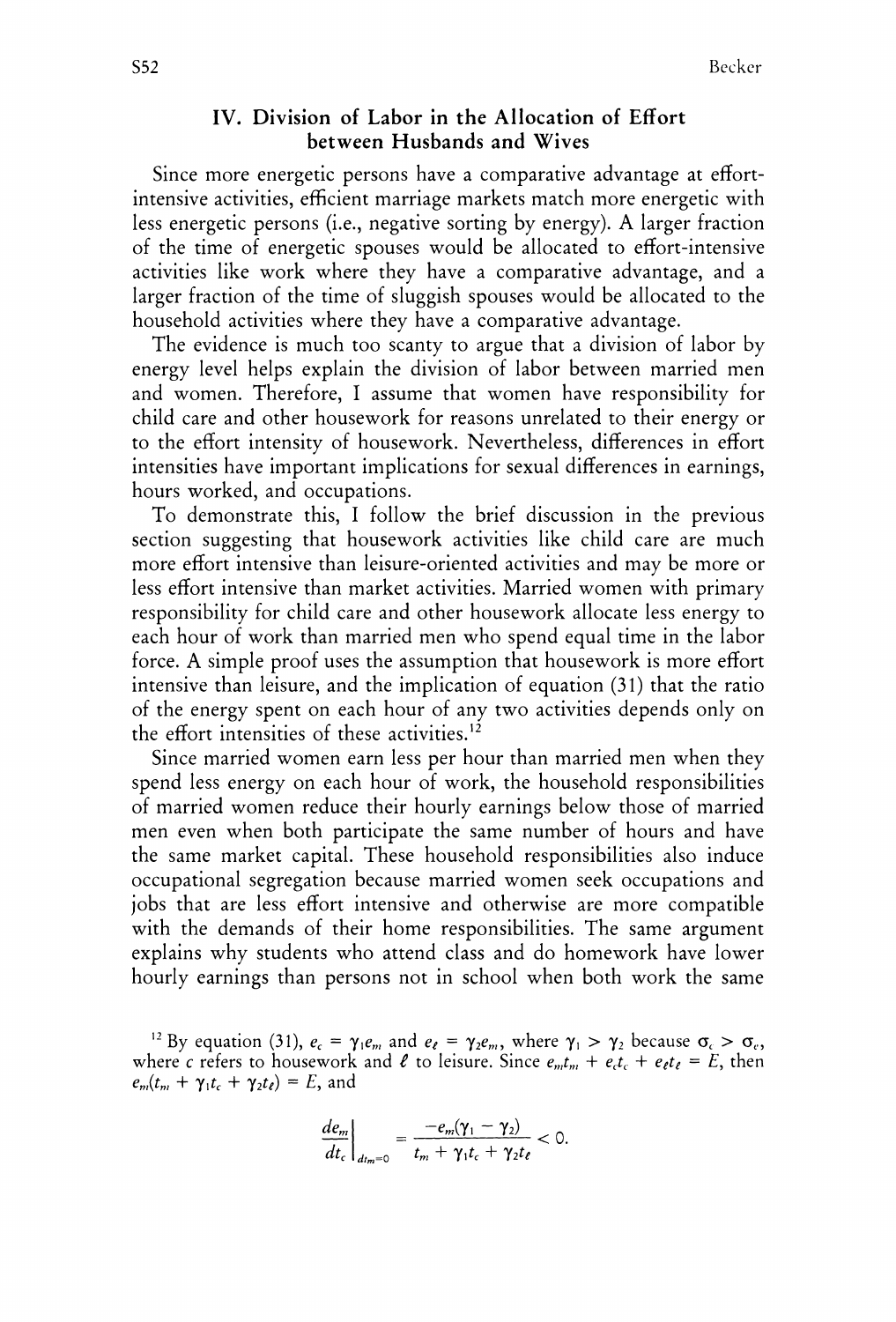number of hours and appear to have similar characteristics (see the evidence and discussion in Lazear [1977]).

Therefore, the traditional concentration on the labor force participation of women gives a misleading, perhaps a highly misleading, impression of the forces reducing the earnings and segregating the employment of married women. Nor is this all. Married women would invest less in market human capital than married men even when both spend the same amount of time in the labor force. Since the benefit from investment in market human capital is positively related to hourly earnings and hence to the energy spent on each hour of market work (see the previous section), the benefit is greater to married men even when they do not work longer hours than married women.

The lower earnings of married women due both to their lower energy spent on work and their lower investment in market human capital discourages their labor force participation relative to that of their husbands. Of course, their lower participation further discourages their investment in market capital (but see n. 6), and could even lower their energy spent on each hour of work if they substitute toward housework that is more effort-intensive than their market activities. A full equilibrium could involve complete specialization by wives in housework and other nonmarket activities.

Table 1 (brought to my attention by June O'Neill) shows that even married women employed full-time in the United States work much

| Type of Activity                                                                                          | Married Women                     |                                   |                                   | Married Men                      |                                  |
|-----------------------------------------------------------------------------------------------------------|-----------------------------------|-----------------------------------|-----------------------------------|----------------------------------|----------------------------------|
|                                                                                                           | Employed<br>Full Time             | Employed<br>Part Time             | $All*$                            | Employed<br>Full Time            | All <sup>+</sup>                 |
| Market work:<br>At job‡<br>Travel to/from job                                                             | 38.6<br>35.7<br>2.9               | 20.9<br>18.9<br>2.0               | 16.3<br>15.0<br>1.3               | 47.9<br>44.0<br>3.9              | 39.2<br>36.0<br>3.2              |
| Work at home:<br>Indoor housework<br>Child care<br>Repairs, outside work, gardening<br>Shopping, services | 24.6<br>14.6<br>2.8<br>1.6<br>5.6 | 33.5<br>21.0<br>3.2<br>1.7<br>7.6 | 34.9<br>20.8<br>4.9<br>2.2<br>7.0 | 12.1<br>2.8<br>1.7<br>3.8<br>3.8 | 12.8<br>3.5<br>1.5<br>3.9<br>3.9 |
| Leisure                                                                                                   | 21.0                              | 25.5                              | 26.7                              | 23.0                             | 27.1                             |
| Total work time                                                                                           | 63.2                              | 54.4                              | 51.2                              | 60.0                             | 52.0                             |
| Sample size                                                                                               | 101                               | 51                                | 220                               | 236                              | 307                              |

Table 1 Time Use of Married Men and Married Women in the United States by Hours per Week at Home and at Market Work, 1975-76

SOURCE.-Hill (1981), based on data from a national sample of U.S. households collected by the Survey Research Center of the University of Michigan.

Includes married women with no market work.

† Includes married men with part-time work and no market work.

# Includes lunch and coffee breaks.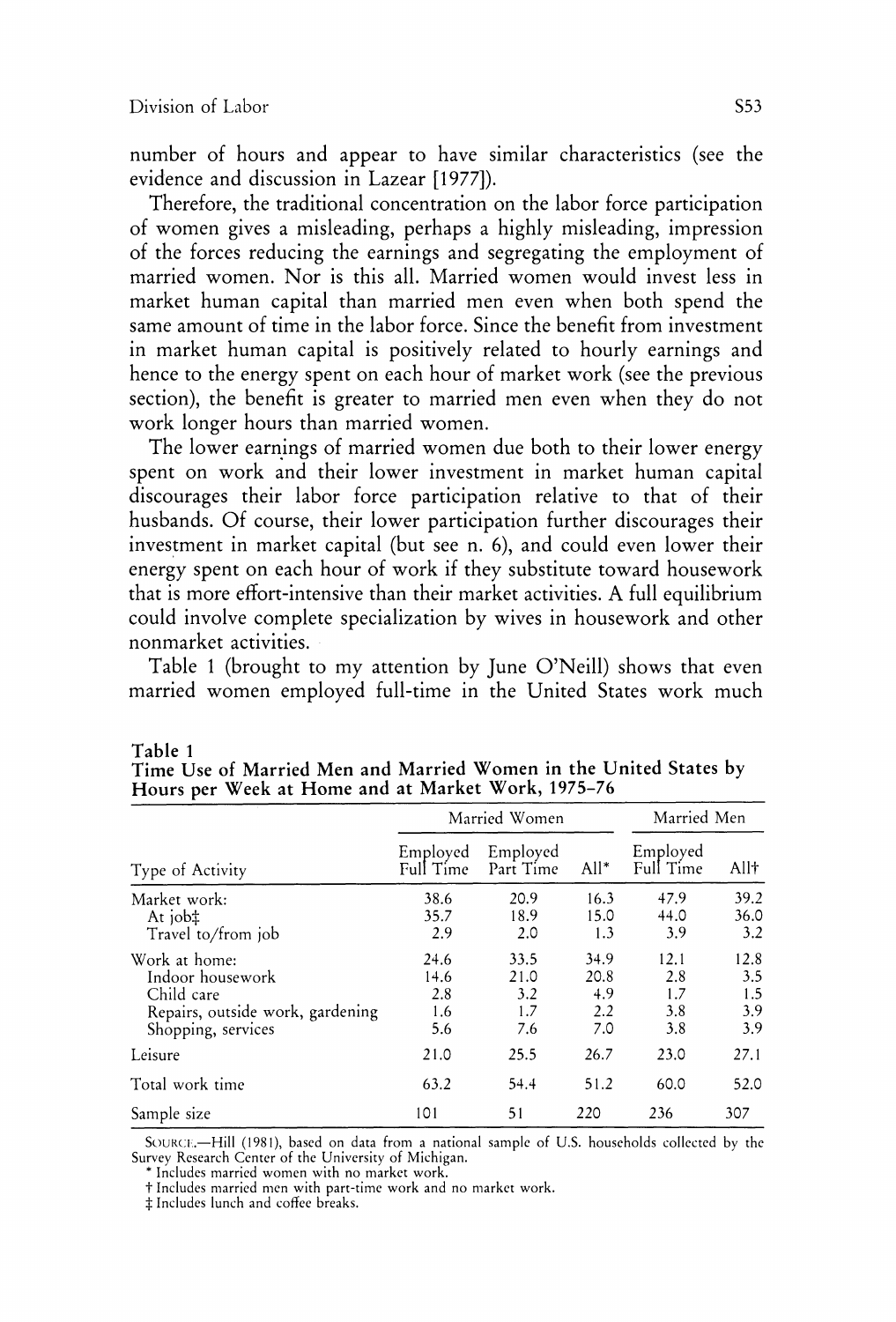more at home than do unemployed or part-time employed married men, let alone full-time employed married men. Moreover, married women employed full-time work many fewer hours (about 9 hours per week) in the market than do married men employed full-time, although total hours worked are a little higher for these women. There is considerable other evidence that the occupations and earnings of women are also affected by their demand for part-time employment and flexible hours (see Mincer and Polachek 1974, table 7; O'Neill 1983).

This analysis implies that the hourly earnings of single women exceed those of married women even when both work the same number of hours and have the same market capital because child care and other household responsibilities induce married women to seek more convenient and less energy-intensive jobs. The analysis also can explain why marriage appears to raise the health of men substantially and women's health only moderately (see Fuchs 1975). Since married men accumulate more market human capital and work longer hours than single men (see Kenny 1983), married men produce larger stocks of energy than single men, which improves their health. The effect of marriage on the energy of women is more ambiguous: the value of energy to women not working in the market is measured by the value of additional energy in the household, which can be sizable. However, the value of energy to working women is measured by its value at work, which has been below the value to men because women have invested less in market human capital and have chosen less energy-intensive work.

The large growth in the labor force participation of married women during the last 30 years has been accompanied by a steep fall in fertility and a sharp rise in divorce rates. The fall in fertility clearly raises the hourly earnings of married women because they have more energy and more flexible time to devote to market work instead of child care. The time spent in housework by married women in the United States apparently did decline significantly after 1965 (see Stafford 1980).

The effect of the growth in divorce on the hourly earnings of women is more ambiguous. On the one hand, married women invest more in market human capital when they anticipate working because they are likely to become divorced. On the other hand, since divorced women in the United States and other Western countries almost always retain custody of their children, the demands of child care on their energy and attention might exceed those of married women, for they have no husbands to share any of the housework.<sup>13</sup>

<sup>&</sup>lt;sup>13</sup> Dustin Hoffman lost his job in Kramer vs. Kramer after he became responsible for the care of his child.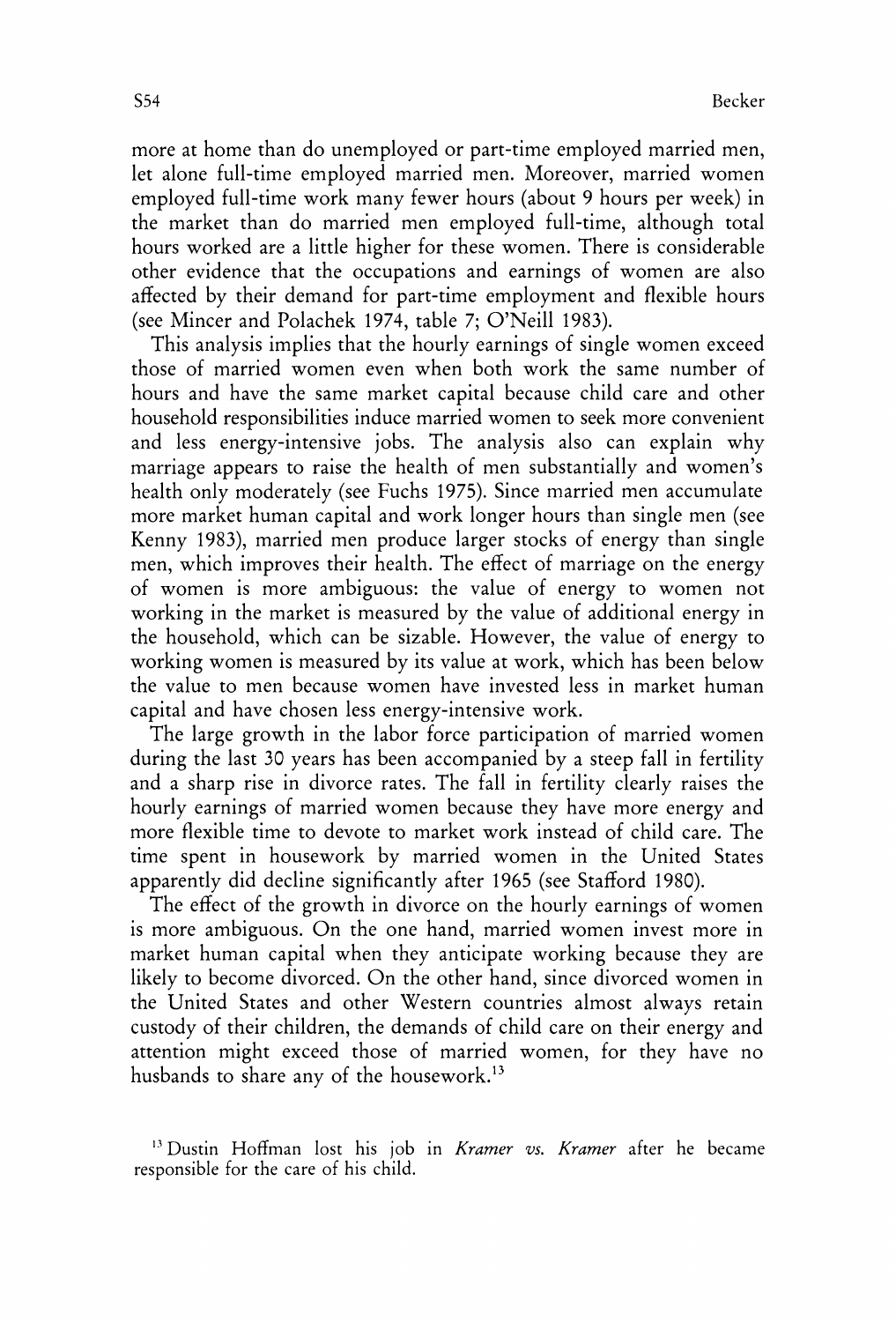# V. Summary and Concluding Remarks

This paper argues that increasing returns from specialized human capital is a powerful force creating a division of labor in the allocation of time and investments in human capital even among basically identical persons. However, increasing returns alone do not imply the traditional sexual division of labor, with women having primary responsibility for many household activities, unless men and women tend to differ in their comparative advantages between household and market activities. Whatever the reason for the traditional division-perhaps discrimination against women or high fertility-housework responsibilities lower the earnings and affect the jobs of married women by reducing their time in the labor force and discouraging their investment in market human capital.

This paper also develops a model of an individual's allocation of energy among different activities. More energy is spent on each hour of more energy-intensive activities, and the ratio of the energy per hour in any two activities depends only on their effort intensities and not at all on the stock of energy, utility function, money income, allocation of time, or human capital. Other implications are derived about the cost of time to different activities, the effect of hours worked on hourly earnings, the effect of earnings on investment in health, and the effect of an increase in the energy spent on each hour of work on the benefits from investment in market human capital.

Since housework is more effort intensive than leisure and other household activities, married women spend less energy on each hour of market work than married men working the same number of hours. As a result, married women have lower hourly earnings than married men with the same market human capital, and they economize on the energy expended on market work by seeking less demanding jobs. Moreover, their lower hourly earnings reduce their investment in market capital even when they work the same number of hours as married men.

Therefore, the responsibility of married women for child care and other housework has major implications for earnings and occupational differences between men and women even aside from the effect on the labor force participation of married women. I submit that this is an important reason why the earnings of married women are typically considerably below those of married men, and why substantial occupational segregation persists, even in countries like the Soviet Union where labor force participation rates of married men and women are not very different.

The persistence of these responsibilities in all advanced societies may only be a legacy of powerful forces from the past and may disappear or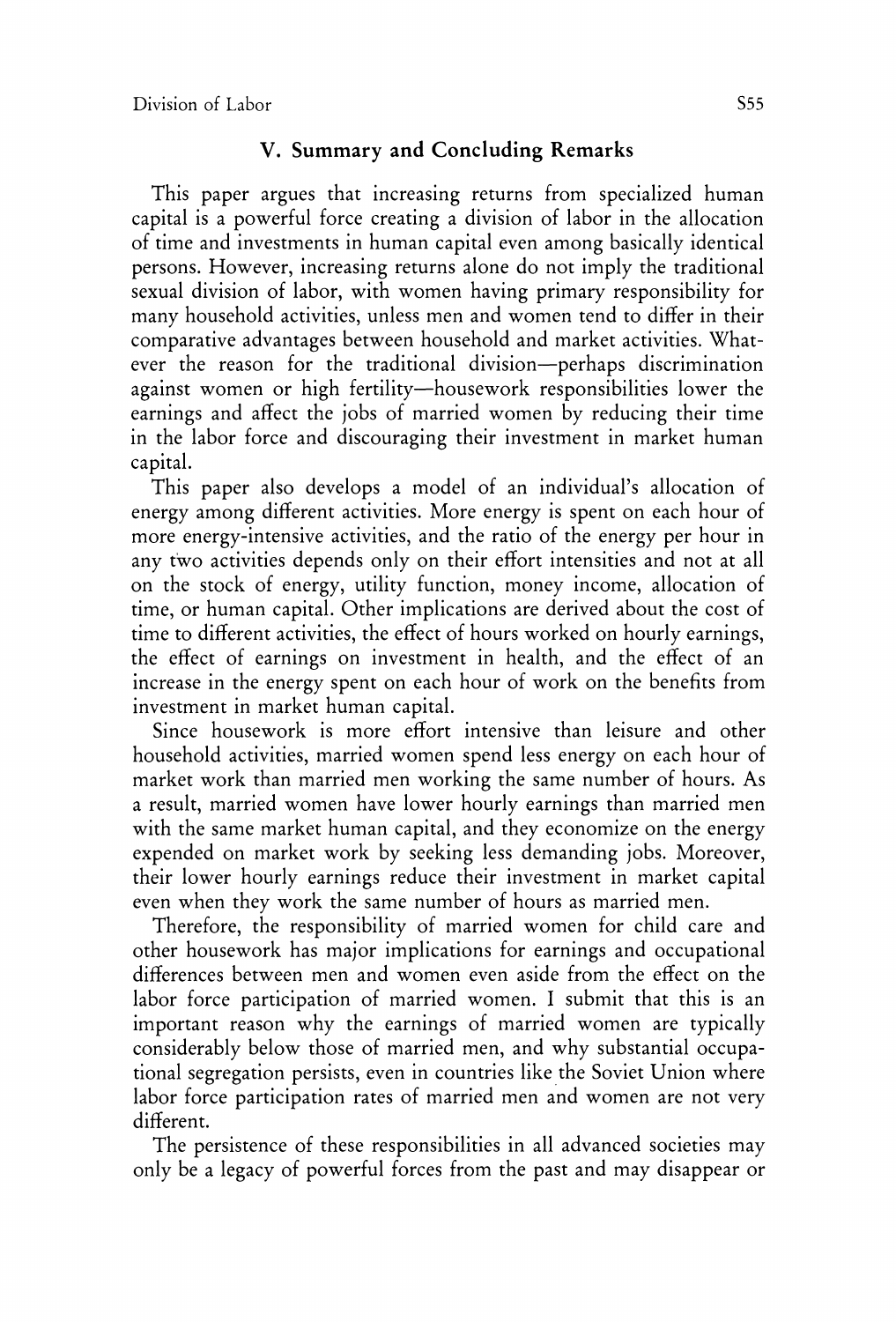be greatly attenuated in the near future. Not only casual impressions, but also evidence from time-budgets indicate that the *relative* contribution of married men to housework in the United States has significantly increased during the last decade (Stafford 1980; personal communication from Stafford about a 1981 survey). The frequency of partial or complete custody of children by divorced fathers has also increased. A continuation of these trends would increase the energy and time spent at market activities by women, which would raise their earnings and incentive to invest in market human capital. The result could be a sizable increase in the relative earnings of married women and a sizable decline in their occupational segregation during the remainder of this century.

Even if the process continued until married women no longer had primary responsibility for child care and other housework, married households would still greatly gain from a division of labor in the allocation of time and investments if specialized household and market human capital remained important, or if spouses differed in energy. This division of labor, however, would no longer be linked to sex: husbands would be more specialized to housework and wives to market activities in about half the marriages, and the reverse would occur in the other half.

Such a development would have major consequences for marriage, fertility, divorce, and many other aspects of family life. Yet the effect on the inequality in either individual or family earnings would be more modest since all persons specialized to housework would still earn less than their spouses, and the distribution of family earnings would still be determined by the division of labor between spouses, by the sorting of spouses by education and other characteristics, by divorce rates and the custody of children, and so forth.

However, a person's sex would then no longer be a good predictor of earnings and household activities. It is still too early to tell how far Western societies will move in this direction.

# References

Becker, Gary S. Human Capital. New York: Columbia University Press (for NBER), 1964.

-. "A Theory of the Allocation of Time." Economic Journal 75  $(1965): 493 - 517.$ 

-. "A Theory of the Production and Allocation of Effort." NBER Working Paper no. 184. Cambridge, Mass.: NBER, 1977.

- A Treatise on the Family. Cambridge, Mass: Harvard University Press, 1981.

Becker, G. S.; Landes, E. M.; and Michael, R. T. "An Economic Analysis of Marital Instability." Journal of Political Economy 85 (1977): 1141-87.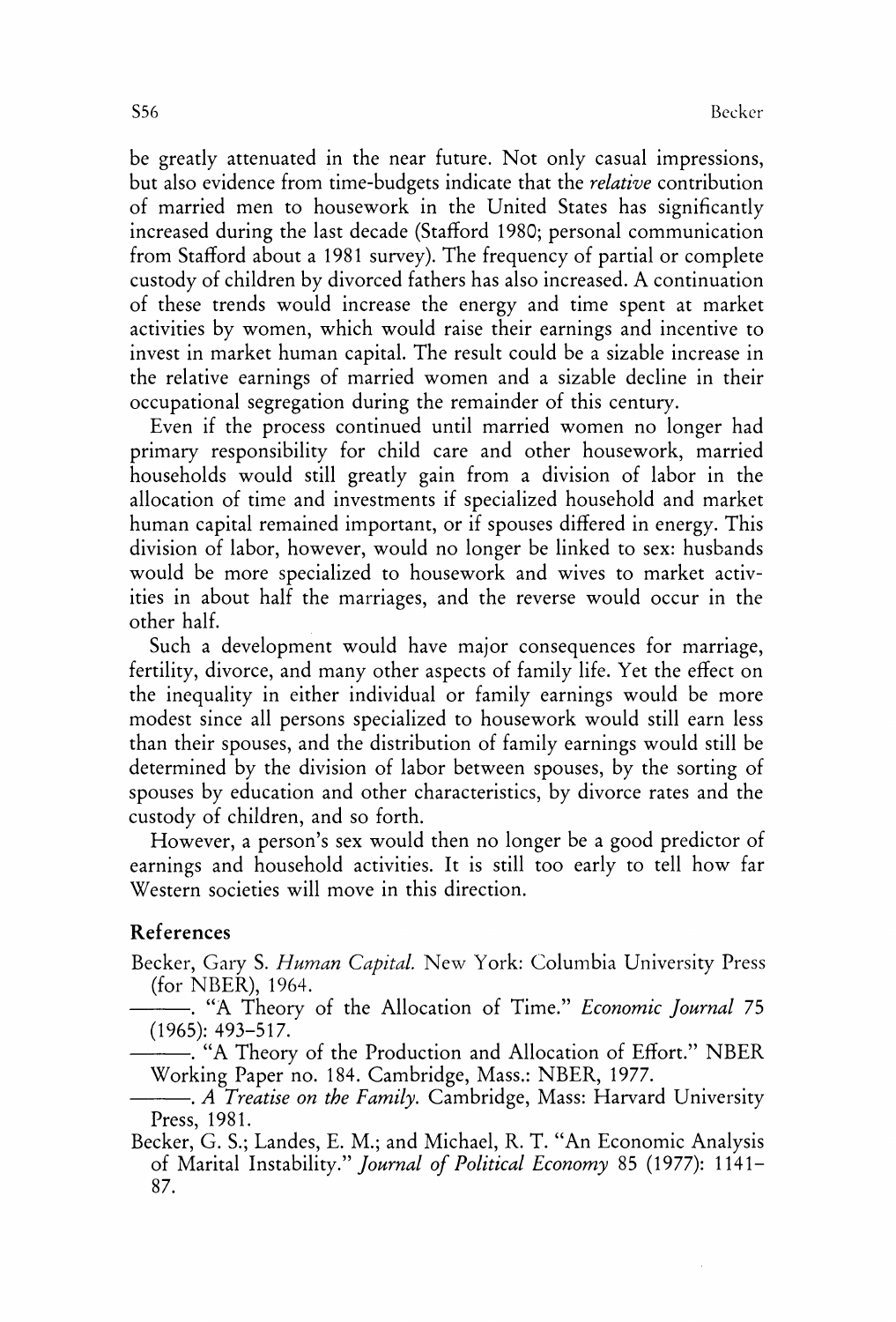- Beesley, M. E. "The Value of Time Spent in Travelling: Some New Evidence." *Economica* 32 (1965): 174-85.
- Boserup, Ester. Women's Role in Economic Development. London: Allen & Unwin, 1970.
- Denison, E. Sources of Economic Growth in the United States. Washington, D.C.: Committee for Economic Development, 1962.
- Finley, M. I. Ancient Slavery and Modern Ideology. New York: Viking, 1980.
- Flood, L. "Time Allocation to Market and Non-Market Activities in Swedish Households." Department of Statistics Research Report. Göteborg: University of Göteborg, 1983.
- Freudenberger, H., and Cummins, G. "Health, Work, and Leisure before the Industrial Revolution." *Explorations in Economic History* 13 (1976):  $1 - 12.$
- Fuchs, V. R. Who Shall Live? New York: Basic, 1975.
- Gregory, R.; McMahon, P.; and Whittingham, B. "Women in the Labor Force: Trends, Causes, and Consequences" (1985), in this issue.
- Gronau, R. "The Effect of Traveling Time on the Demand for Passenger Transportation." Journal of Political Economy 78 (1970): 377-94.
	- -. "The Allocation of Time of Israeli Women." *Journal of Political* Economy 84 (1976): S201-S220.
- Gros, D. "Increasing Returns and Human Capital in International Trade." Thesis seminar paper. Chicago: University of Chicago, Department of Economics, 1983.
- Grossman, M. "The Correlation between Health and Schooling." In Household Production and Consumption, edited by N. E. Terleckyj. New York: Columbia University Press (for NBER), 1976.
- Gustafsson, S., and Jacobsson, R. "Trends in Female Labor Force Participation in Sweden" (1985), in this issue.
- Hill, M. S. "Patterns of Time Use." Mimeographed. Ann Arbor: University of Michigan, Survey Research Center, 1981.
- Inalcik, H. "The Rise of the Ottoman Empire." In The Cambridge *History of Islam*, vol. 1, edited by P. M. Holt, A. K. S. Lambton, and B. Lewis. Cambridge: Cambridge University Press, 1970.
- Kenny, L. W. "The Accumulation of Human Capital during Marriage by Males." Economic Inquiry 21 (1983): 223-31.
- Lazear, E. P. "Schooling as a Wage Depressant." Journal of Human Resources 12 (1977): 164-76.
- Lisco, T. E. "The Value of Commuters' Travel Time: A Study in Urban Transportation." Ph.D. dissertation, University of Chicago, 1967.
- McFadden, D. "The Measurement of Urban Travel Demand." Journal of *Public Economics 3 (1974): 303–28.*
- Magnus, P. Gladstone. London: Murray, 1954.
- Mincer, J. "Comment on June O'Neill's 'The Trend in Sex Differential in Wages.'" Presented at the conference on Trends in Women's Work, Education and Family Formation, Sussex, England, May 31-June 3, 1983.